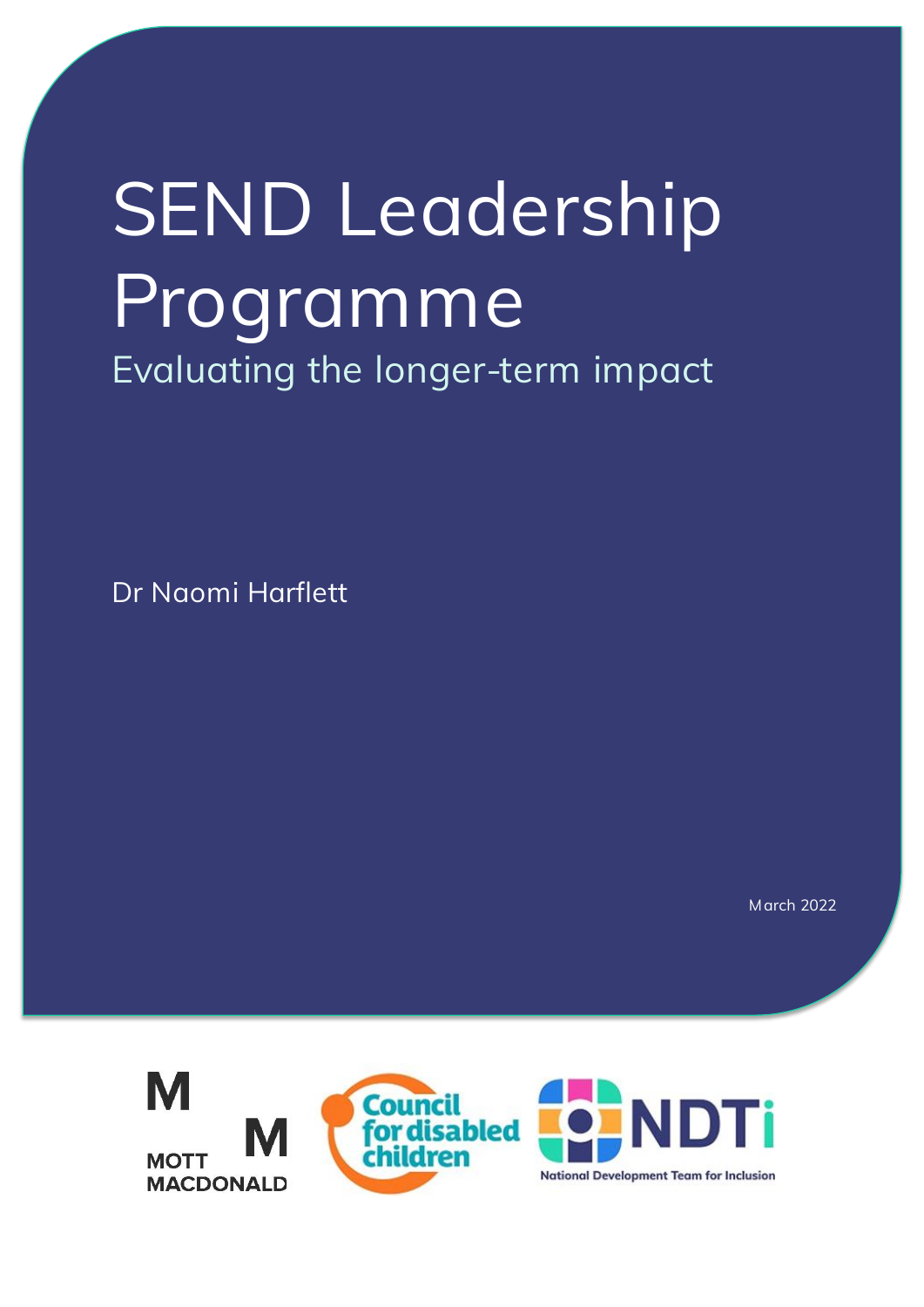

#### National Development Team for Inclusion

[office@ndti.org.uk](mailto:office@ndti.org.uk)

© 2022 National Development for Inclusion [www.ndti.org.uk](http://www.ndti.org.uk/)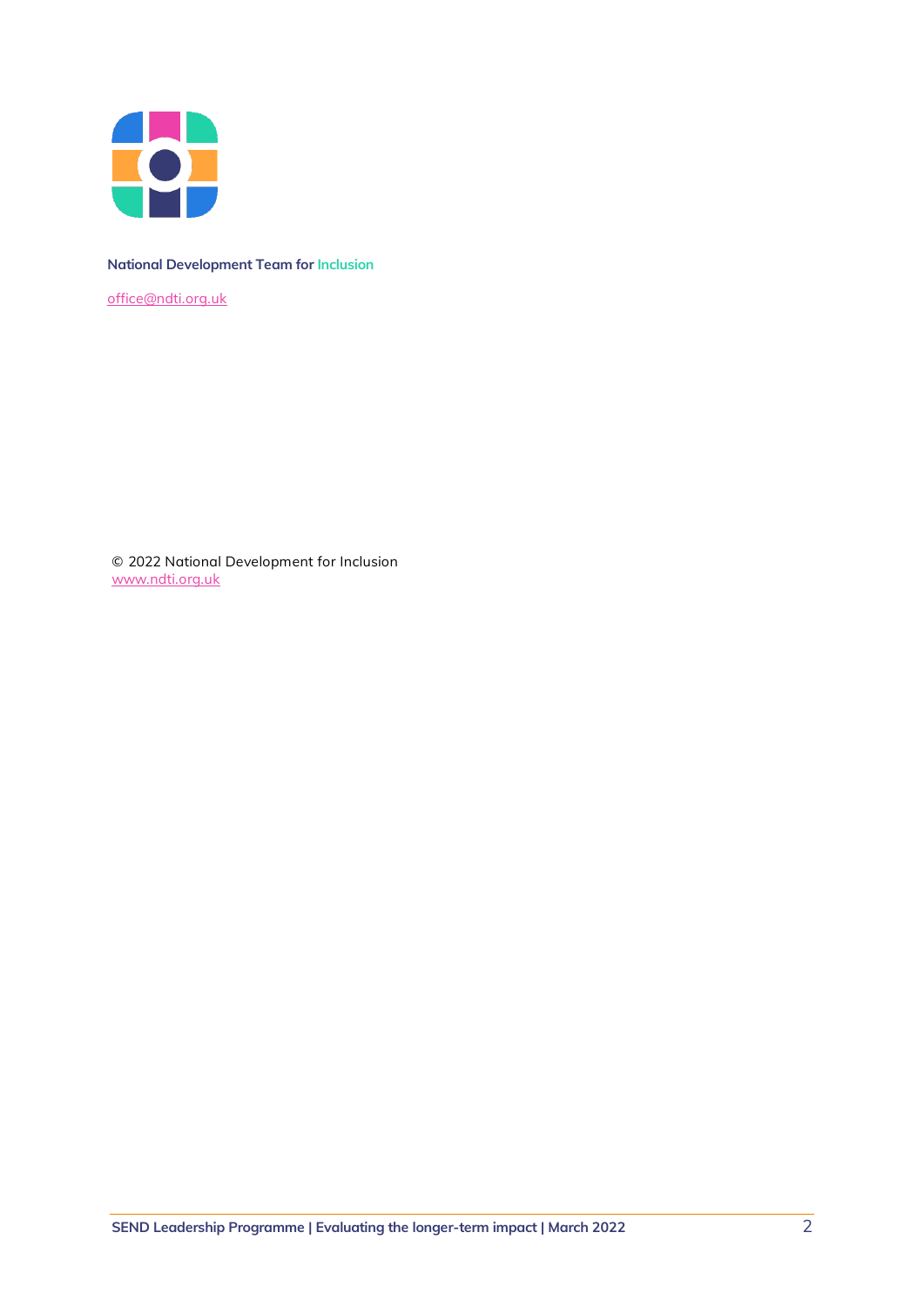

|    | 1. INTRODUCTION                                                                    | 4                |
|----|------------------------------------------------------------------------------------|------------------|
|    | Overview and purpose of the Programme                                              | $\boldsymbol{A}$ |
|    | <b>Findings from earlier evaluations</b>                                           | 5                |
|    | <b>Evaluation questions</b>                                                        | 5                |
|    | <b>Methods</b>                                                                     | 6                |
|    | <b>Ethical approval</b>                                                            | 7                |
|    | <b>Limitations</b>                                                                 | 7                |
|    | <b>Structure of the report</b>                                                     | 7                |
| 2. | <b>LONG-TERM IMPACT ON LEADERSHIP SKILLS</b>                                       | 8                |
| 3. | LONG-TERM IMPACT ON DELIVERY OF SEND SUPPORT AND SERVICES IN<br><b>LOCAL AREAS</b> | 12               |
| 4. | <b>OTHER LONG-TERM IMPACT</b>                                                      | 15               |
| 5. | <b>WHAT WORKS FOR LONGER-TERM IMPACT?</b>                                          | 17               |
| 6. | <b>LIMITATIONS, CHALLENGES AND BARRIERS</b>                                        | 20               |
|    | Limitations to the longer-term impact                                              | 20               |
|    | <b>Challenges and barriers</b>                                                     | 20               |
|    | 7. SUGGESTIONS FOR FUTURE DELIVERY                                                 | 23               |
| 8. | <b>CONCLUSIONS AND RECOMMENDATIONS</b>                                             | 26               |
|    | <b>Recommendations</b>                                                             | 27               |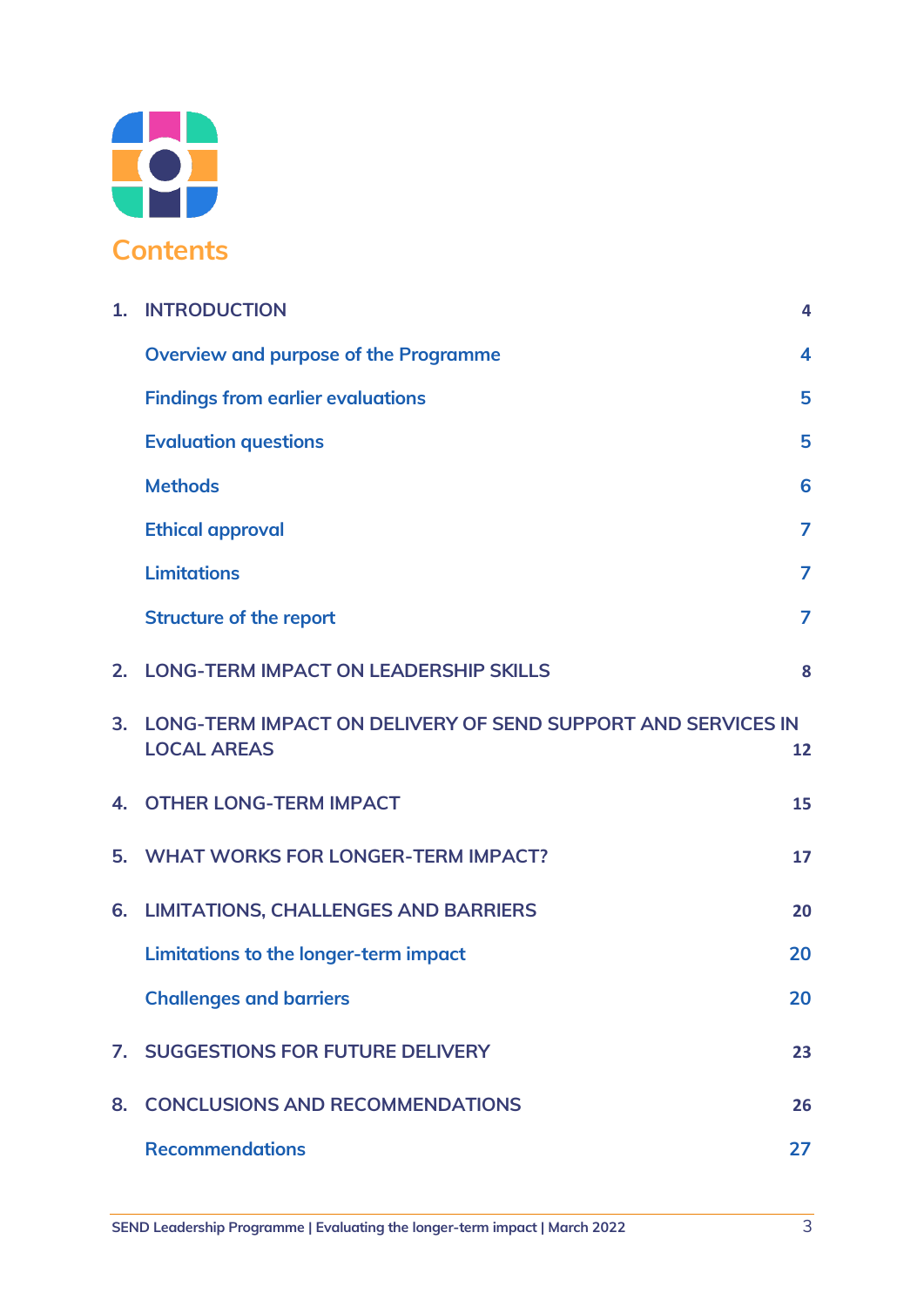

# 1. Introduction

The SEND Leadership Programme, funded by the Department for Education (DfE) and delivered by NDTi as part of the Delivering Better Outcomes Together contract, is now in the 7th year of delivery. Past evaluations conducted at the time of delivery have consistently found evidence of an extremely positive response to the Programme and indications of clear intentions to change practice. However, to date the longer-term impact for both the people who participate in the Programme and their local areas has not been explored. In order to address this gap, the NDTi Research and Evaluation team have conducted a mixed methods evaluation to explore the longer-term impact of the Programme. This report presents the findings of the evaluation.

# Overview and purpose of the Programme

The SEND Leadership Programme has been delivered by NDTi every year since 2015-16. The Programme is aimed at Senior Local Authority SEND Managers and Leaders of Education or Social Care or Health with significant strategic responsibilities for delivering support and services around SEND. Participants are encouraged to apply with a colleague from a different part of their local SEND reform 'system'. The aim of pairing people up is to increase the potential to implement learning in the workplace and build links between different parts of the local SEND system. Around 345 people have participated in the Programme since it started.

The aim of the programme is to develop new or existing skills and apply them in work to deliver support and services, specifically for children and young people with SEND and their families in the local area.

While the exact content of the Programme has varied over the years in response to feedback and evaluations, key modules cover leadership, organisational theory and practice, effective practice in service delivery, and understanding communities and coproduction. Until 2020-21 the Programme was run as a mix of two-day residentials and one day in-person sessions. In 2020-21 the Programme was delivered online to two separate cohorts in response to COVID-19 restrictions for a total of 75 participants.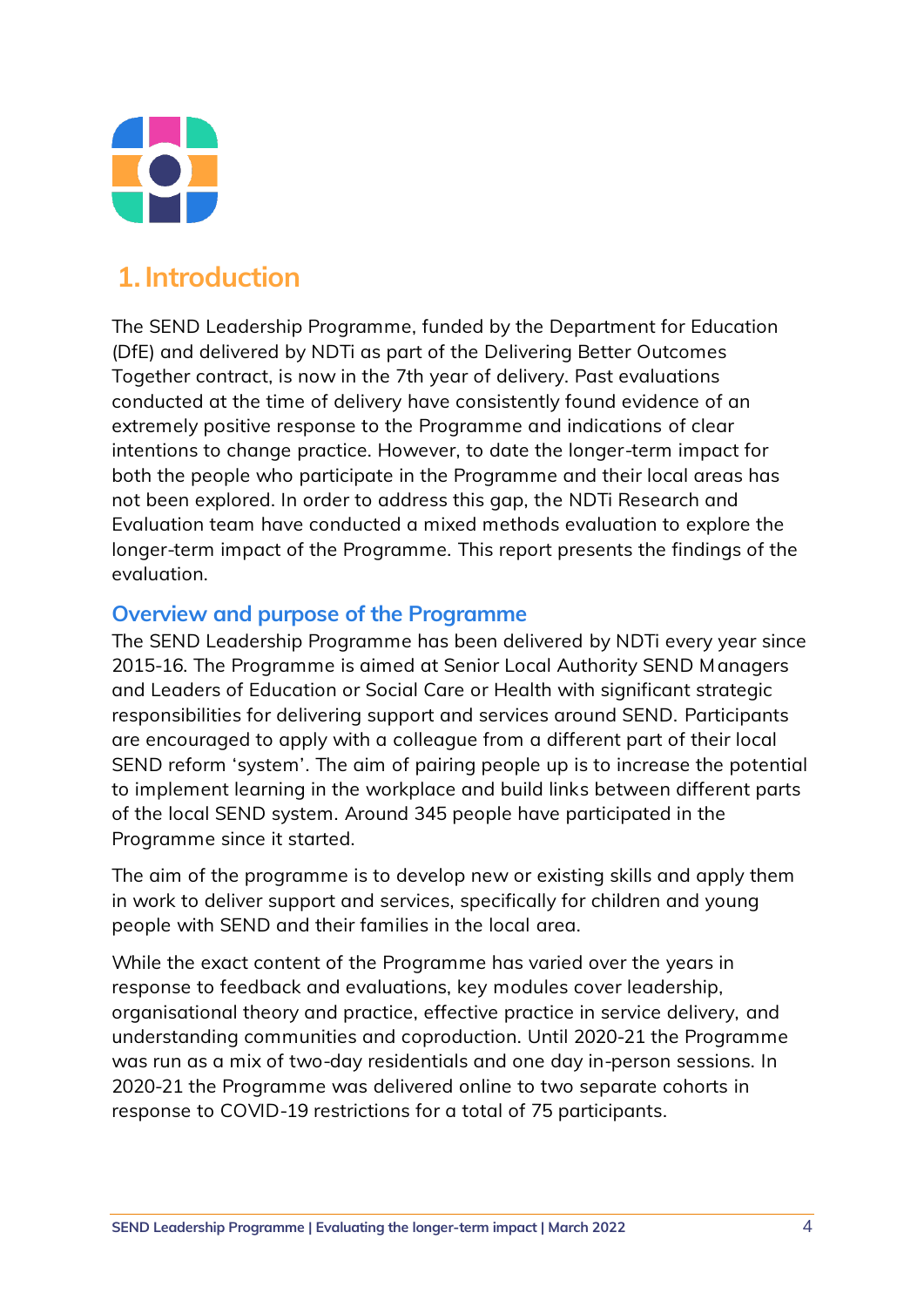# Findings from earlier evaluations

The delivery team collect feedback from participants for each module they complete. In addition the NDTi Research and Evaluation team have conducted more in-depth evaluations involving pre- and post-surveys and semi-structured interviews for four of the years.

Overall, the evaluations have consistently found evidence of:

- An increase in knowledge about what makes a good leader
- An increase in confidence in own leadership skills
- An increase in knowledge, skills and confidence needed to deliver SEND services and support in local area
- Examples of the start of changes or intention to make changes in delivery of local SEND services and support

These findings are reported in the evaluation reports here:

## 2015/16:

[https://www.ndti.org.uk/assets/files/NDTi\\_SEND\\_Reform\\_Leadership\\_Program](https://www.ndti.org.uk/assets/files/NDTi_SEND_Reform_Leadership_Programme_Evaluation_final.pdf) [me\\_Evaluation\\_final.pdf](https://www.ndti.org.uk/assets/files/NDTi_SEND_Reform_Leadership_Programme_Evaluation_final.pdf)

## 2016/17:

[https://www.ndti.org.uk/assets/files/NDTi\\_SEND\\_Reform\\_Leadership\\_Program](https://www.ndti.org.uk/assets/files/NDTi_SEND_Reform_Leadership_Programme_Evaluation_30.03.2017.pdf) [me\\_Evaluation\\_30.03.2017.pdf](https://www.ndti.org.uk/assets/files/NDTi_SEND_Reform_Leadership_Programme_Evaluation_30.03.2017.pdf)

## 2019/20:

[https://www.ndti.org.uk/assets/files/SEND-Leadership-](https://www.ndti.org.uk/assets/files/SEND-Leadership-Evaluation2019_2020.pdf)[Evaluation2019\\_2020.pdf](https://www.ndti.org.uk/assets/files/SEND-Leadership-Evaluation2019_2020.pdf)

## 2020/21:

<https://www.ndti.org.uk/assets/files/21-Evaluation-Report.pdf>

# Evaluation questions

Past evaluations have collected data immediately after participation in the Programme. This evaluation explores whether the early impact reported by participants is sustained over the longer-term.

The evaluation addresses the following questions:

- 1) What impact has participation in the SEND Leadership Programme had on individuals in terms of their own leadership and development?
- 2) What impact has the SEND Leadership Programme on the delivery of the SEND reforms in the local areas that participants work in?
- 3) Where the Programme has had a positive impact on an individual or local area, what are the key factors or conditions that have enabled this to happen?
- 4) Where the Programme has not had the impact anticipated, what have been the key challenges or barriers to change?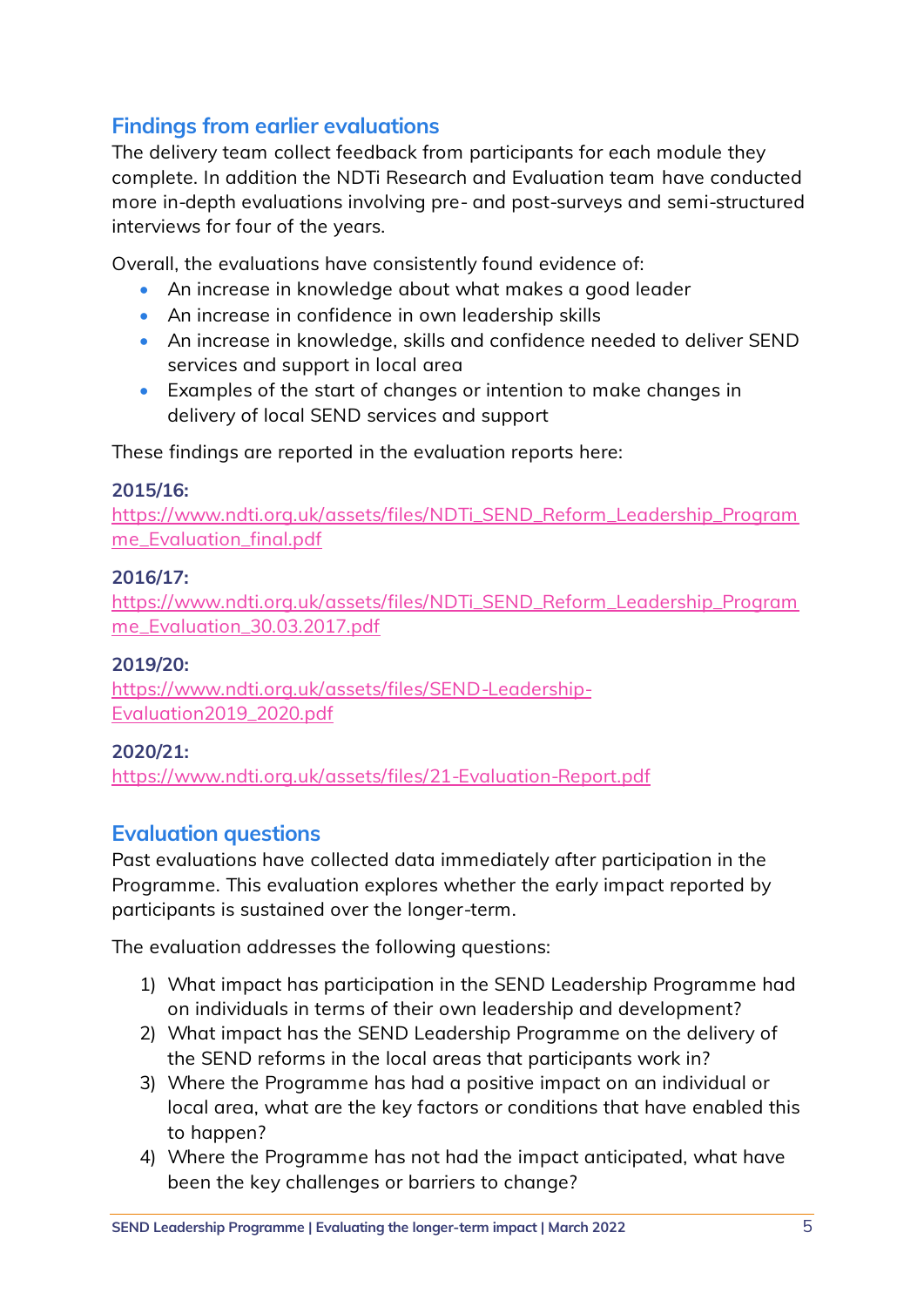# **Methods**

The evaluation used the following methods:

## Online survey

A short anonymous online survey was sent to past participants of the Programme through:

- An email link to people who have participated in the Programme over the last three years<sup>1</sup>
- A link posted on the SEND Leadership Programme Alumni Basecamp (an optional forum for past participants to join to share learning and reflections)

The survey included self-rating scales and open text questions.

There were 26 respondents to the survey with a range of job roles including Head of SEND, Lead for SEND, SEND Manager, DCO and Commissioning Officer.

At the end of the survey respondents were asked if they would be happy to be contacted about taking part in an interview.

#### Semi-structured interviews

The initial plan was to purposively sample six people who reported positive longer-term impact of the Programme and six people who reported no impact or very limited impact to ensure a range of experiences were captured.

Those reporting a positive experience were sampled through a mixed approach:

- Survey respondents reporting positive impact who agreed to be contacted
- Individuals identified by the Programme delivery team

From the list of potential interviewees, participants were sampled with the aim of covering a wide geographical base with not more than one person from each region. Unfortunately, one interview that was arranged did not take place due to their extended leave.

As very few survey respondents reported no impact or limited impact in both areas of leadership skills and impact on SEND delivery, we invited the respondents who had indicated mixed or limited impact in one or both areas who had agreed to be contacted about being interviewed.

A total of nine interviews were conducted. These can be summarised as:

 $1$  Due to GDPR contact details for participants of earlier years are no longer held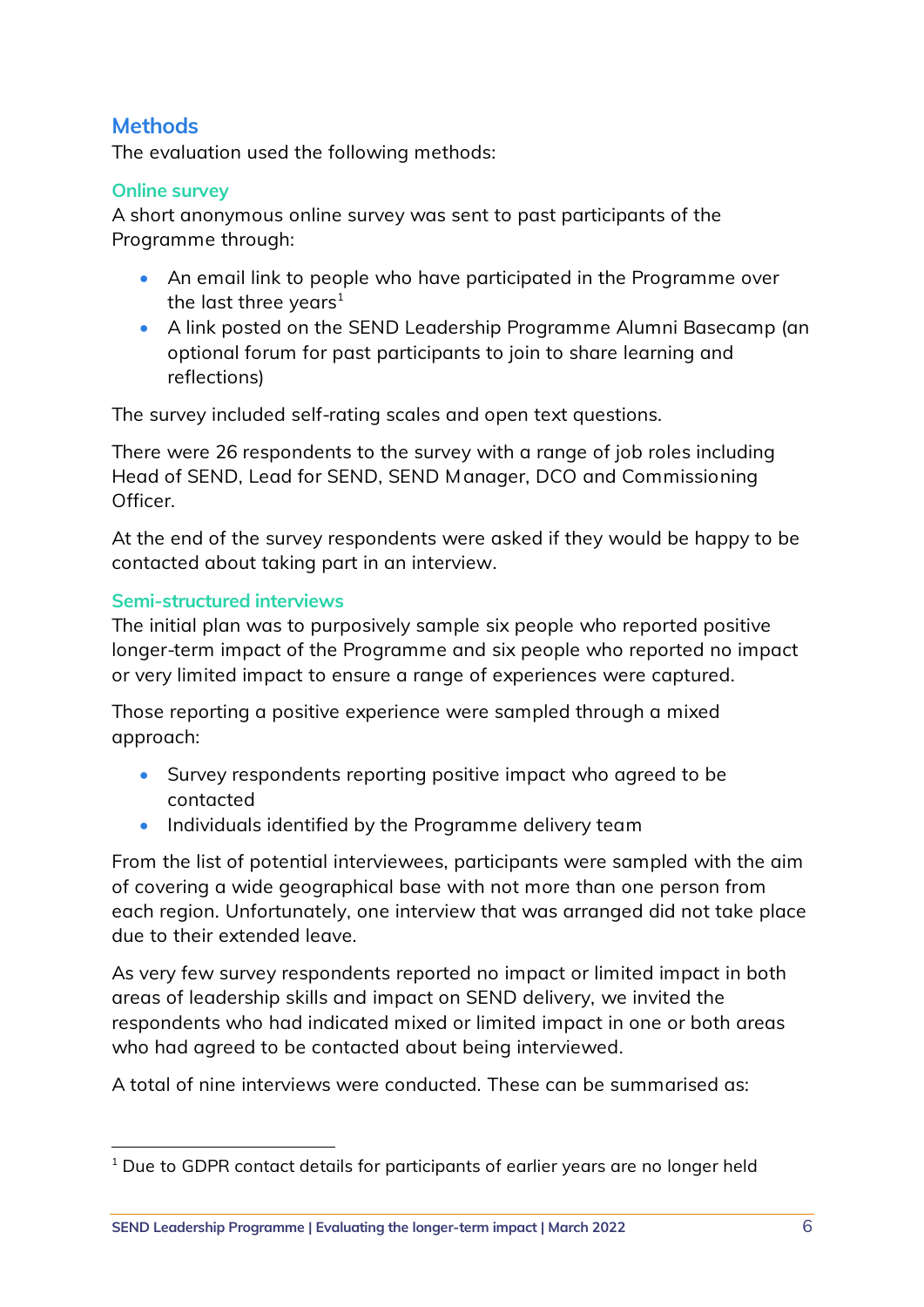- 5 who reported an overall positive experience and lasting impact
- 2 who reported a mixed experience describing some impact but limitations
- 2 who reported minimal impact

Participants from 2015/16 to 2020/21 were included.

# Ethical approval

The evaluation was approved by NDTi's internal ethics process. NDTi's Research and Evaluation team operate separately to the Programme delivery team and no-one involved in the delivery of the Programme was involved in collecting data for the evaluation. Participants were given information sheets about the evaluation before agreeing to participate, these emphasised that information shared would be confidential within the Research and Evaluation team and would not be shared with the Programme delivery team or the DfE.

# **Limitations**

We were not anticipating a large response rate to the survey given that we were asking for feedback on a Programme people had participated in up to 7 years ago and the people contacted are in demanding job roles. However, it must be acknowledged that 26 responses is a small proportion of the 345 people who have participated in the Programme since the start. As such the survey responses cannot be considered representative of all participants over the years.

# Structure of the report

In this report we look at the longer-term impact of the Programme in these areas:

- Leadership skills
- Delivery of SEND support and services in the local area
- Wider impact

The report then considers 'what works?' to enable this long-term impact and identifies some key elements or aspects of the Programme that participants have identified as key.

We then look at the reasons that some people found the Programme had limited impact for them or for making change in their area, and the challenges and barriers to further impact.

The report ends by considering the suggestions that participants have made for the Programme and making recommendations for the Programme delivery team to consider in future delivery.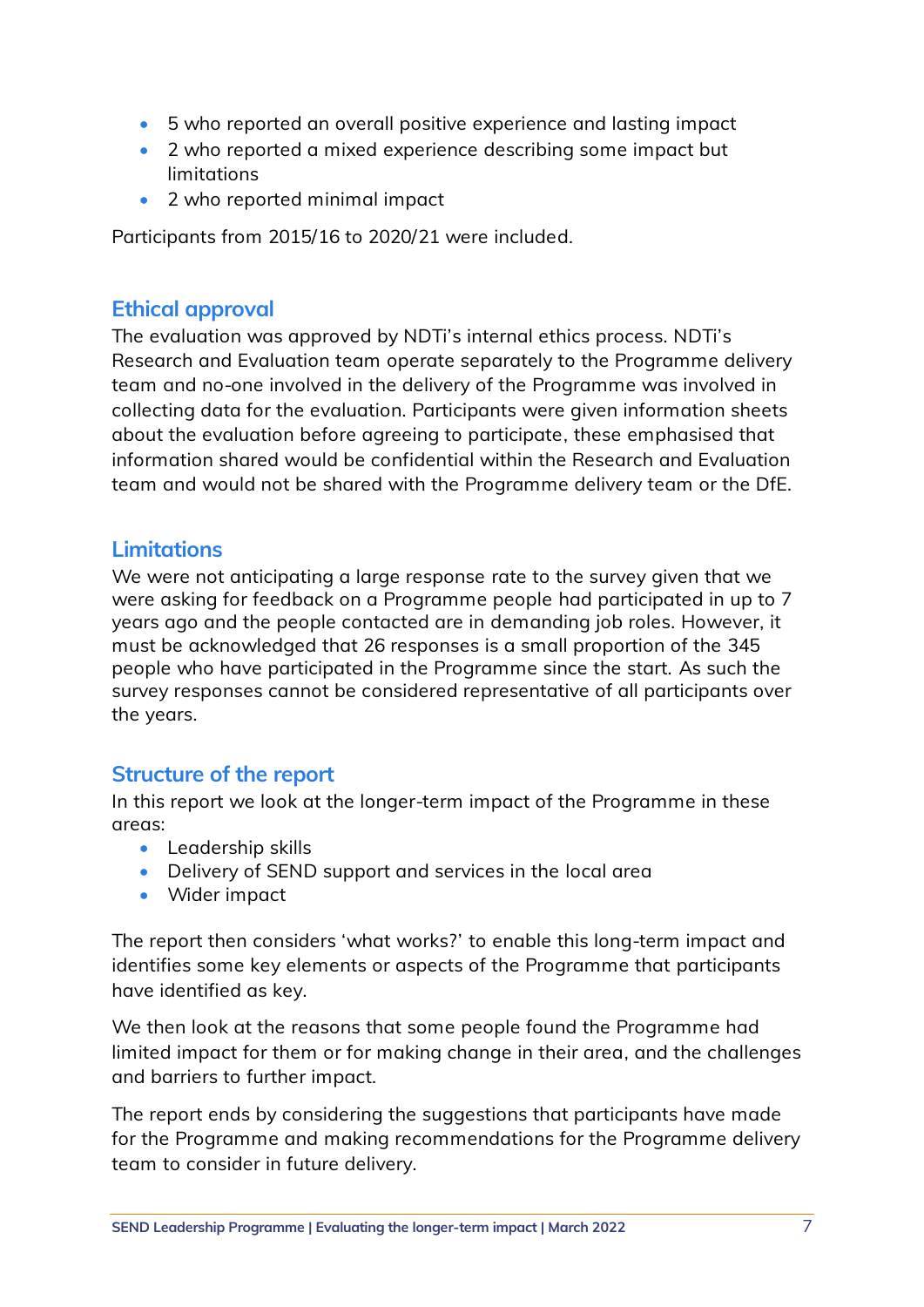

# 2. Long-term impact on leadership skills

As part of the online survey people were asked to self-rate their leadership skills and confidence. Chart 1 shows that over 95 per cent of the respondents agreed or strongly agreed with the following statements:

- I know what makes a good leader
- I am confident in my own leadership skills
- I am confident in my ability to make change happen
- I have the leadership knowledge and skills needed to deliver effective SEND support and services in my local area

This indicates very high levels of confidence in their own leadership knowledge and skills as well as ability to use these to deliver effective SEND support and services. A slightly lower proportion, 73 per cent, agree or strongly agreed that they had the support they need from senior leaders to do their job well indicating that this is a barrier for some (see later section).



#### Chart 1: Self-rated leadership skills and confidence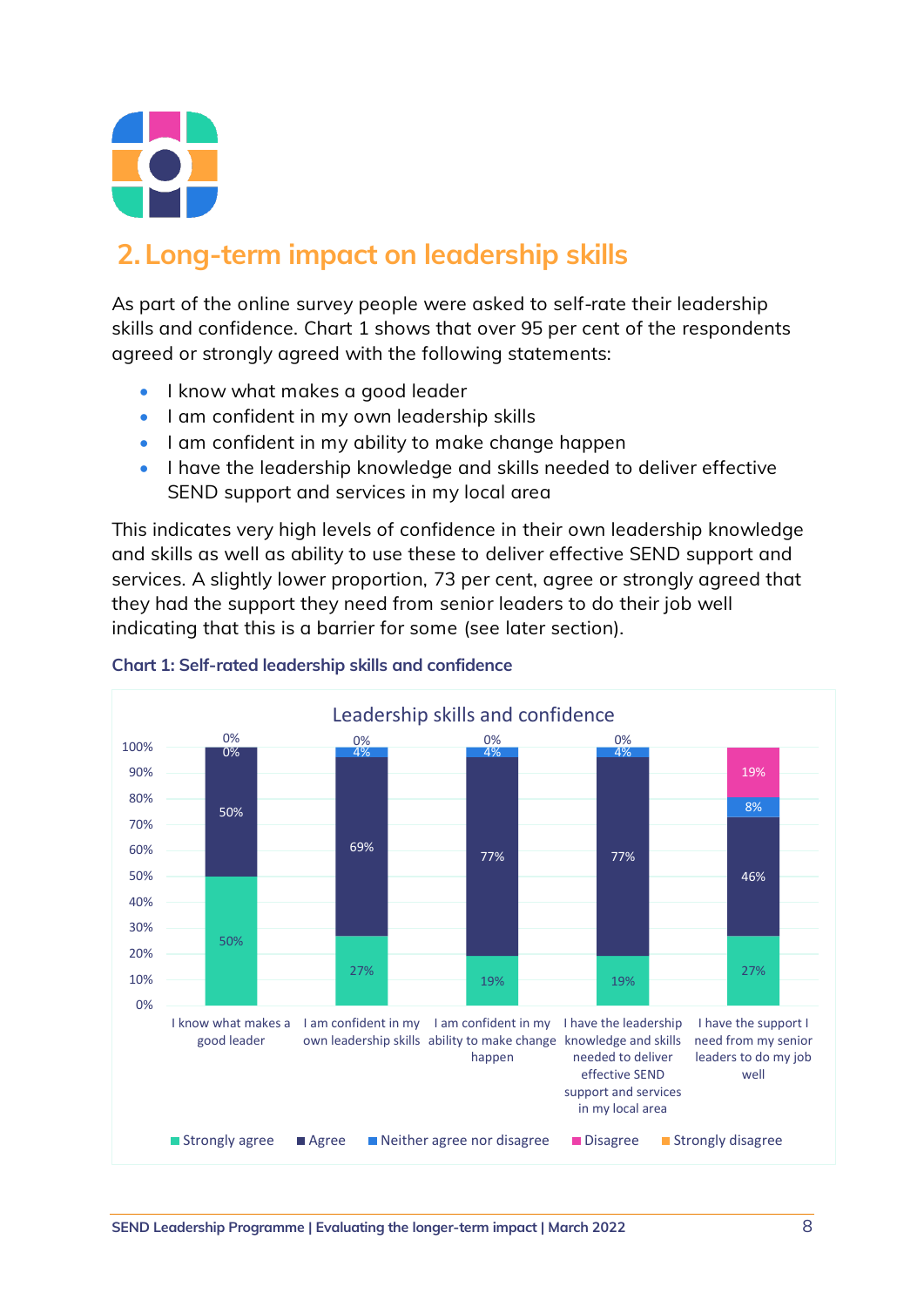Almost all respondents agreed that the programme has had a positive impact on their leaderships skills with 69% reporting a positive and lasting impact and 23% reporting a modest impact (chart 2). Just one respondent said it had minimal impact and no-one reported that it had no impact.



Chart 2: Impact of Programme on leadership skills

Interviews with past participants explored the impact of the Programme on leadership skills in more depth. Some of the changes people talked about were quite subtle and attributing them directly to the Programme was not straightforward:

# *"Some things will have sunk in without realising - how I'm talking in meetings is now normal practice, I don't necessarily realise I'm doing it."* Interview participant

However, analysis of the qualitative responses from the survey and interviews has identified three main ways in which people reported that the Programme had a longer-term impact on their leadership skills.

## Impact on leadership style

Some people could clearly recognise the impact on their leadership style, some in quite a fundamental way, others in more general ways.

*"I came back influenced by humble leadership, compassionate leadership… I was determined to come away doing something different.*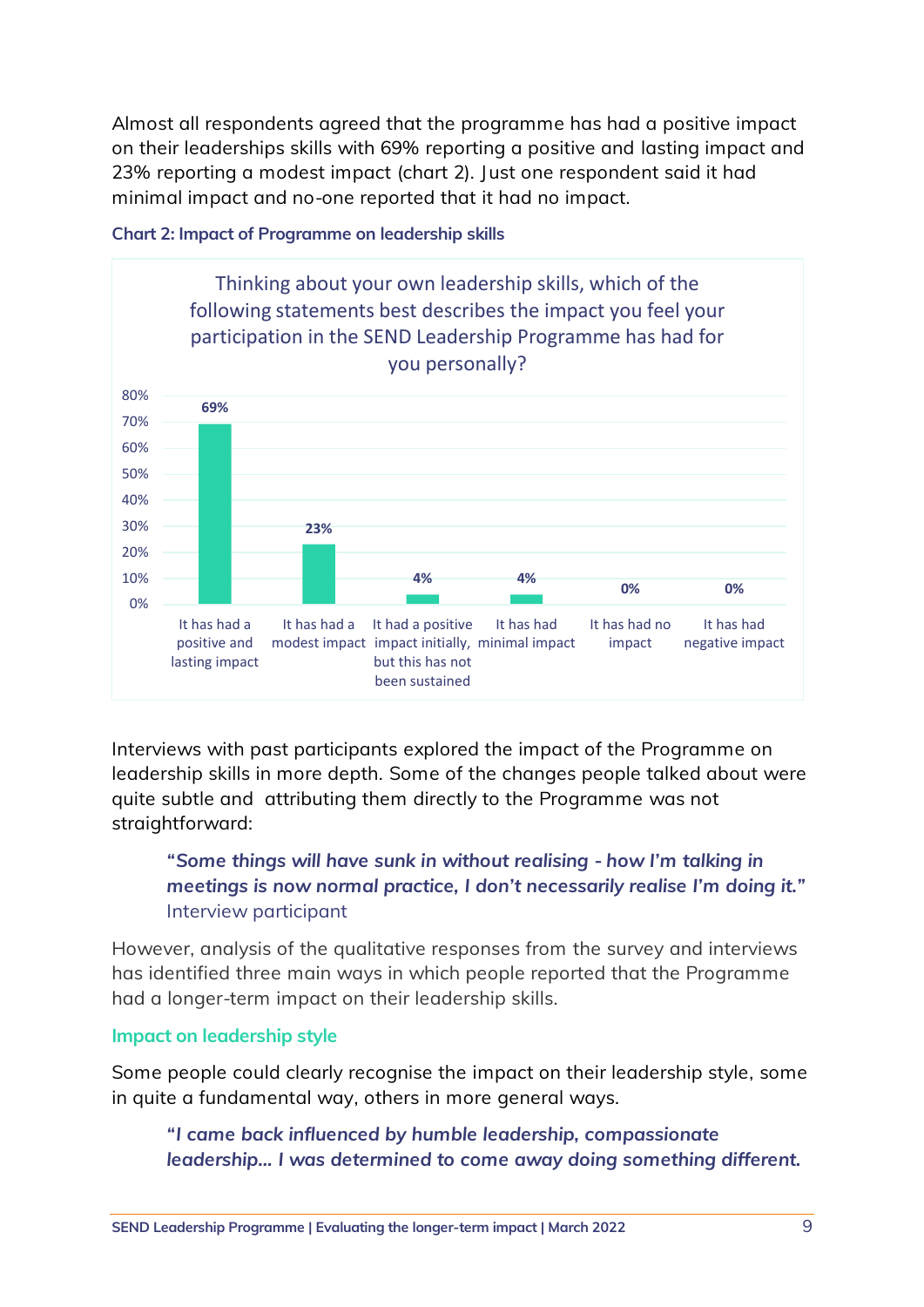*I say to my team now "I want you to be courageous" - this came from the Programme."* Interview participant

*"I think it's actually fundamentally changed my career… it enabled me to become a reflective practitioner."* Interview participant

*"I am a more reflective leader."* Survey respondent

*"One session stood out as challenging and new – how we present ourselves as leaders, how we use body language. Those are things I had never considered – I have used these and taken them on."* Interview participant

Other people reported that the Programme consolidated their leadership style, but in the SEND context. This was particularly the case for some people who were new in post, were confident in their leadership skills in general but benefited from applying them in a different context or sector.

*"It consolidated the leadership skills I had, but for the SEND context… I had grown up in a provider organisation…. then suddenly I was in a new role, in a new organisation, not understanding how the organisation works… I knew about different leadership styles, but it made me think at different levels."* Interview participant

*"I think it gave me a different perspective of leadership, from an education perspective. It enabled me to reflect, have that space to reflect on my leadership style and adapt…. I had been on leadership training before… but that was leadership working in my area of social care. The value of this is it's working with people from other disciplines."* Interview participant

#### Increased confidence and confidence to challenge

Some people referred to increased confidence in their leadership that they gained from the Programme.

*"Prior to the course I did not see myself necessarily as a leader but through the course recognised that I did have and do have the skills."* Survey respondent

*"I think the course helped me to have confidence in my own abilities."* Survey respondent

In addition, people talked particularly about their increased confidence in being able to challenge and have difficult conversations.

*"I am more equipped to challenge where needed."* Survey respondent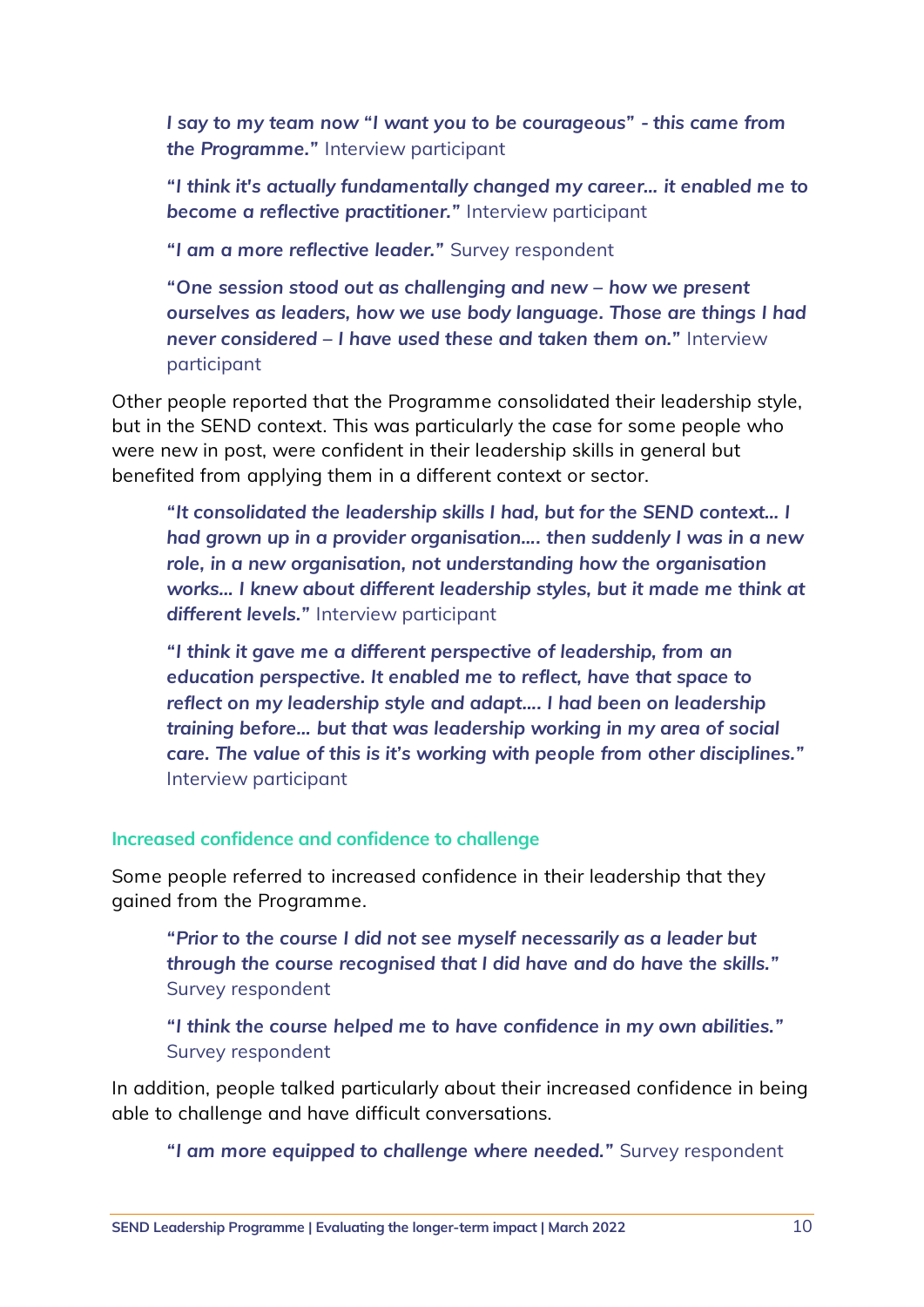*"The influence from the content of the course was strong, I refer back to learning and it has given me more confidence to challenge and make changes."* Survey respondent

*"Able to speak up more and challenge view points in a respectful way to make sure positive change occurs."* Survey respondent

*"How I frame conversations has changed, how I frame meetings, absolutely I've taken that on, the language I use, that's had a positive impact."* Interview participant

#### Improved strategic partnerships

Finally, several of the participants talked about the influence of the Programme in terms of improving partnership at strategic level.

*"The relationships with the CCG is really strong, we have done a number of joint programmes since then. We have put in joint bids, they're involved in lots of different processes… I think that has strengthened, partly as a result of the Programme… The course did reinforce you don't always need expensive solutions, it can be jointly working together, problem solving."* Interview participant

*"I've definitely got much better open and honest, supportive and transparent networks… I've forged really productive, very challenging but compassionate relationships with other leaders."* Interview participant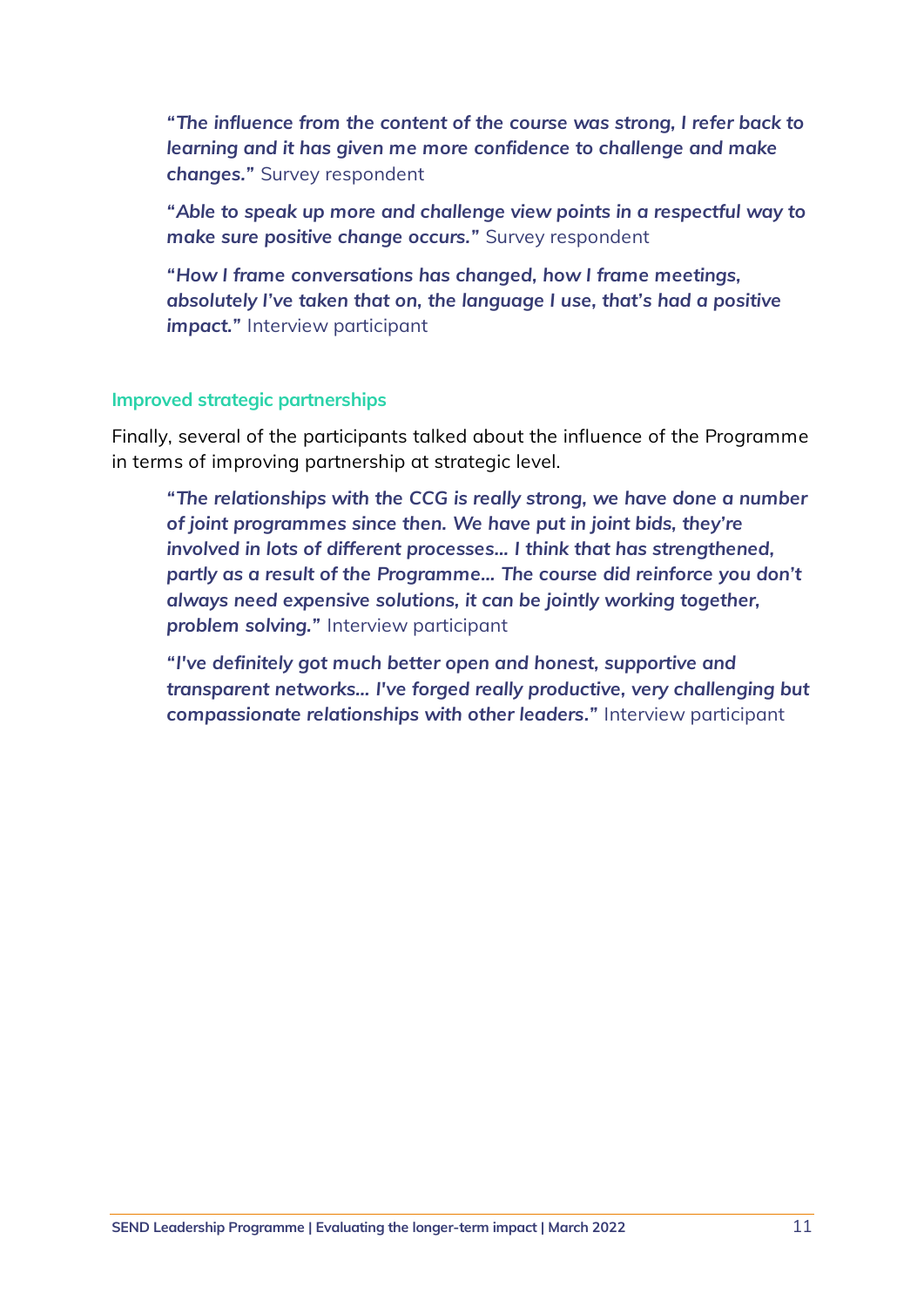

# 3. Long-term impact on delivery of SEND support and services in local areas

In the online survey 77% of respondents reported that participation in the Programme has led to positive changes to the delivery of SEND support and services in their local area. A further 19% reported that it led to positive ideas and intentions, but it had not led to change, emphasising the importance of understanding barriers to implementing change. No-one reported that it had not led to any change.



Chart 3: Impact on delivery of SEND support and services

Qualitative responses to the survey and interviews identified three main ways that participants felt the Programme had had an impact in terms of the delivery of SEND support and services in their local area.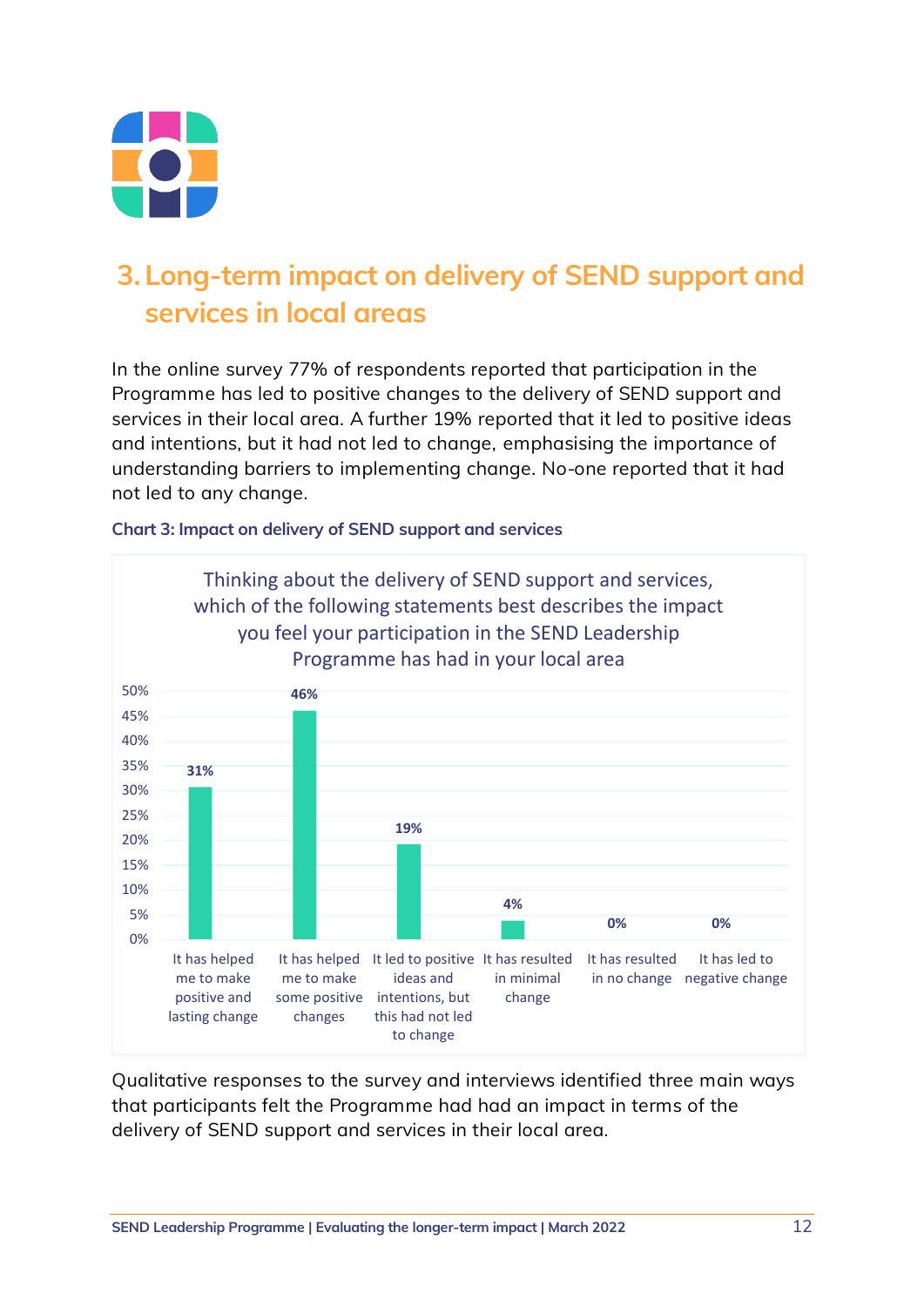# Improved participation and voice of children and young people and parents/carers

The improved participation of children and young people and/or parent/carers is an area where a number of participants reported an identifiable and attributable impact - creating new forums, improving existing ones or ensuring participation, engagement and co-production.

*"Engagement with parent carers definitely… We're doing some really great work with parent carers, influenced by the Programme…. there wasn't even a forum so we developed a forum. They have a really strong presence now, across the different work streams. We consult them on everything… I remember people spoke about co-production and the importance of involving parents – that planted the seed… Engagement now is not tick box, it's values based, we value their opinion."* Interview participant

*"We have changed the way we lead meetings and the focus to ensure that the child/young person's voice is central and meetings are much more person centred."* Survey respondent

*"It has had influence on our work with parent carer forums… they're part of the partnership board, and task and finish groups. The seed of this came from the Programme… we always had a good relationship with parents but now it's embedded."* Interview participant

*"We always tried to have a relationship with the parent carer forum but the Programme probably reinforced that work, to work harder with that. I meet with them every fortnight – I'm not letting that slip. That aspect, it has made me make sure to prioritise that – there are always got competing priorities."* Interview participant

*"Co-production has improved and is established. Participation and engagement strategies have improved."* Survey respondent

#### Improved partnership work

As well as leading to improved partnership working at a more strategic level, participants also identified an impact on improved partnerships on a more operational or service level.

*"Working with providers to 'fill in the gaps' in service delivery models to enable CYP with SEND to access the services they need."* Survey respondent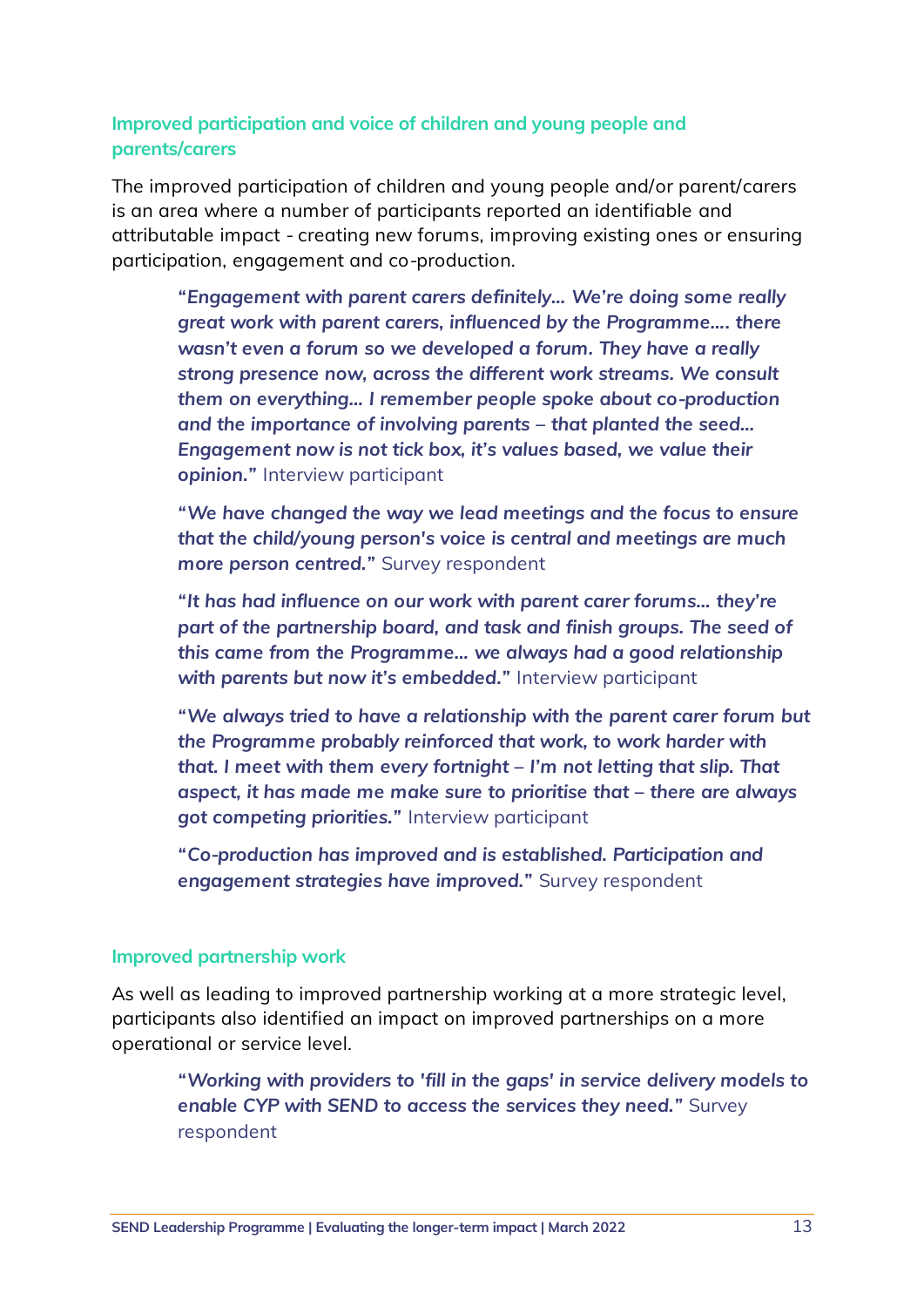*"We have a much more proactive approach to working in partnership with all agencies, CYP and parent/carers."* Survey respondent

*"I have worked really closely with my team and community…. I feel we have now got more partnerships with our communities and improving our working relationships is helping to achieve the right goals for our C/YP…. Getting out into settings, supporting one another has improved outcomes for our C/YP."* Survey respondent

*"The introduction of a collaborative meeting focusing on the SEND agenda where CCG LA and lead managers of services meet to discuss issues arising."* Survey respondent

*One thing we did as a result of the course, we held a joint session with partners and wider partners about what we want for outcomes for children with SEND, that's where we're able to build on what happened on the course.*  Interview participant

#### Strategy input or system redesign

Some people referred to specific systems they have introduced to support the delivery of SEND support and services in their area and others referred to tangible influence on particular strategies in their area.

*"When I joined [the organisation] they were formulating the strategy and one of the things that happened, that I was really keen on was that the first word of the strategy was 'inclusion'… what the training did for me, what the leadership work did for me was it enabled me to bring it and make it real and alive in the [organisation]. So the timing for me was really superb."* Interview participant

*"One thing we've done is a system service design – some of this was as a result of Programme."* Interview participant

*"Influencing the development of a dynamic support register and a system response to escalating concerns… SEND training assurance framework - a regional project to improve the training of the health workforce. Influencing strategic leaders to have this as a priority across the region was pivotal."* Survey respondent

*"Development of a joint funding protocol for complex cases."* Survey respondent

*"Currently in the process of changing the way in which all mainstream top-up funding is allocated to schools."* Survey respondent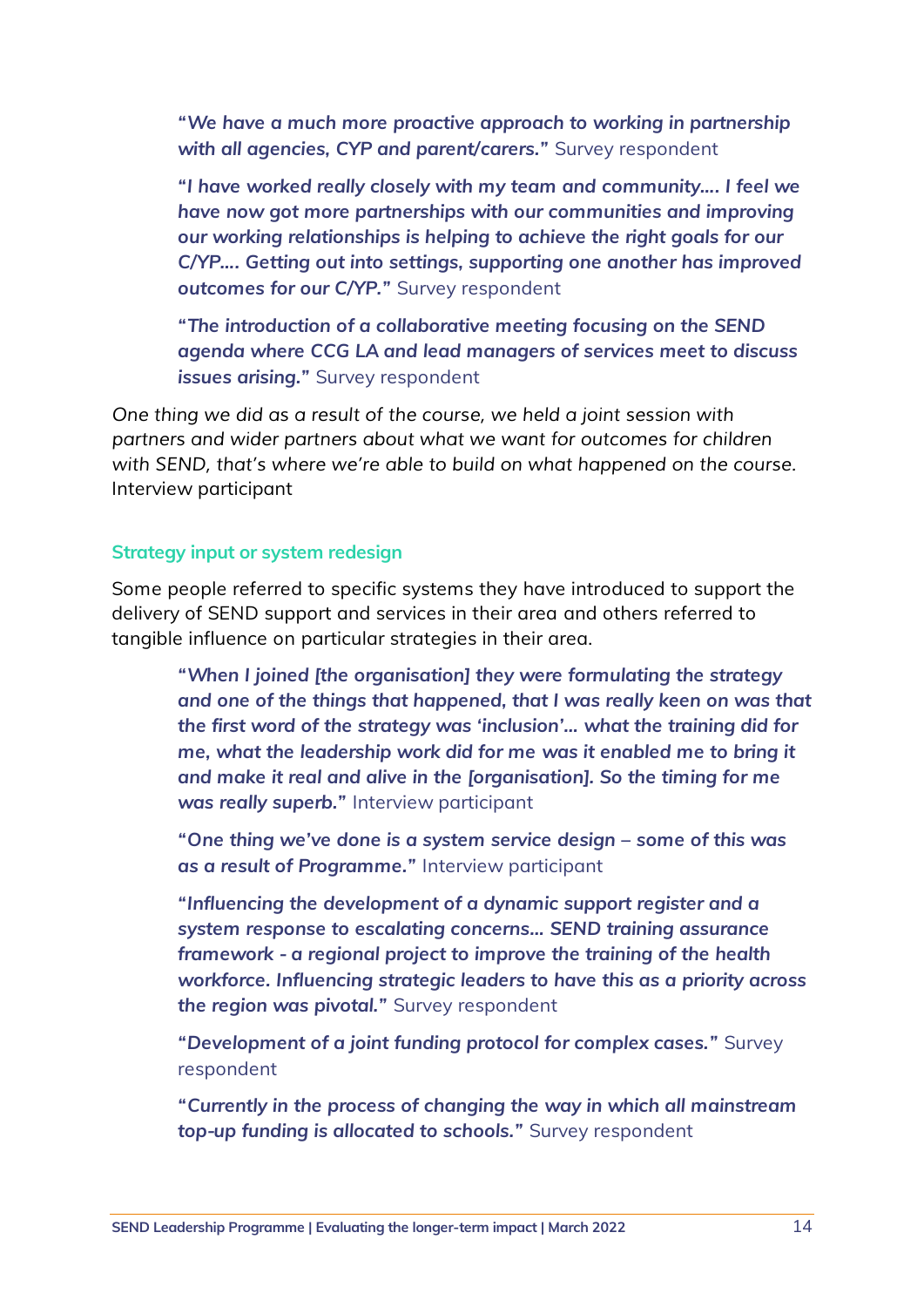

# 4.Other long-term impact

In addition to impact in the areas explicitly intended – leaderships skills and delivery of SEND services and support - there was also evidence of the Programme having wider impact, sometimes in unanticipated ways.

#### Cascading learning

Firstly, there is evidence that the learning, skills or approaches are being cascaded to teams, colleagues, organisations and even wider.

> *"That commitment to develop around leadership skills, I have brought back to share with leads - I've done a cool thing, how are we going to do this as a group ourselves?"* Interview participant

*"The ripples are immediate in the organisation. The secondary ripple is outside our organisation with local authority. The third one is the national work as a result of this… we've supported quite a lot of local authorities."* Interview participant

The Programme has also contributed to delivery of training in some areas.

*"I have delivered a lot of training and developed toolkits for practitioners linked to Annual reviews."* Survey respondent

*"Last week we did some training and development work for the [organisation] SEN team, for the SEN officers for them to understand the study programmes and what that can look like from an inclusion point of view… So there's been some big parts of the work [of the Programme] that have an ongoing impact."* Interview participant

*"Training programme was developed and is being run."* Survey respondent

#### Culture change

Other changes people referred to were around culture change, in particular about the profile of SEND in their area:

*"I felt my confidence at promoting inclusion with settings and professionals has really grown from attending the course, making SEND the business of all professionals and raising the profile across our*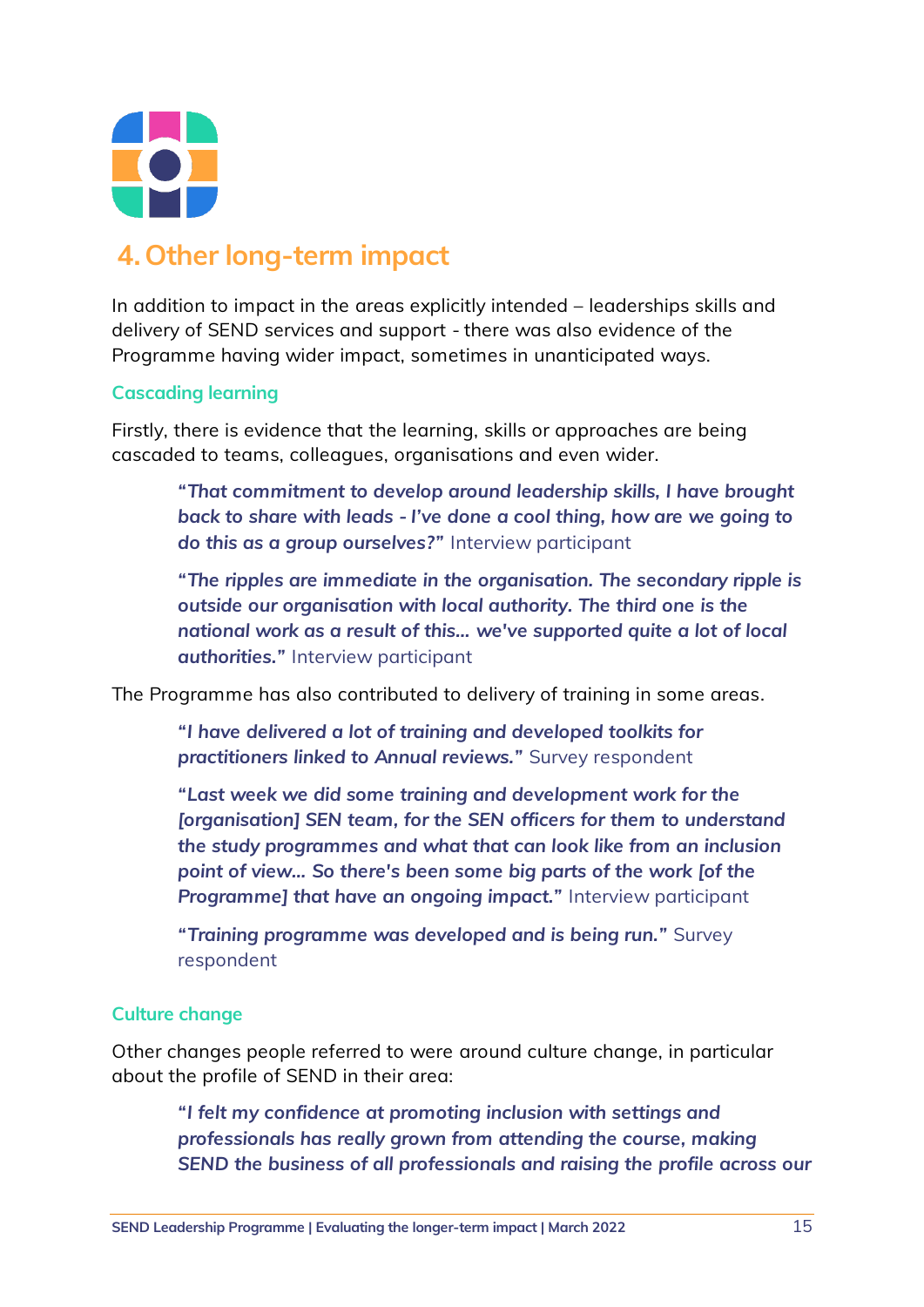*own children's services and into the community. We are slowly changing the culture and hearing the great outcomes as a result is fantastic."* Survey respondent

*"Raised the profile of the SEND agenda within primary networks."* Survey respondent

*"The 'SEND is everybody's business' message is starting to reach senior managers which is enabling conversations to focus on wider, cross provider issues, such as transition and gaps and inequalities in services across the ICS."* Survey respondent

#### Improved resilience and retention

A wider change - not an explicit aim of the Programme - has emerged in terms of how the Programme supports the wellbeing and resilience of people within their job roles. As one person described *"It's quite a lonely post being responsible for SEND".* 

*"It is at times a really really hard job… I think the pressures of working across organisations, across cultures where there is no money, and where the government has issued a code of practice and given no resources and inadequate funding – it's a bit of a poisoned chalice at times. The resilience around that, to keep on going, has been very helpful… Self-reflection, managing emotions, identifying how I wanted to be in the workplace, increasing resilience – I still think about some of those now."* Interview participant

*"A good thing is they focused in on personal wellbeing – I think is a demanding role… I think that was important…. there is a gap in support for people, particularly in senior levels."* Interview participant

Several people said they felt that this helped to retain people in their very challenging and demanding roles.

> *"So that's why having those general leadership skills, that resilience, that stuff that we did learn there must have played a part, otherwise I wouldn't be doing it now. So it must have helped kind of focus in on what was important and what was doable."* Interview participant

*"There is a lot of shift and change in jobs, there is danger with how things are going, a lack of support, there is a danger we will lose valuable people… I think people come back really enthusiastic, feel that wider support, it helps retain people in jobs, they acknowledge there is pressure elsewhere, they are reassured they are doing things right."* Interview participant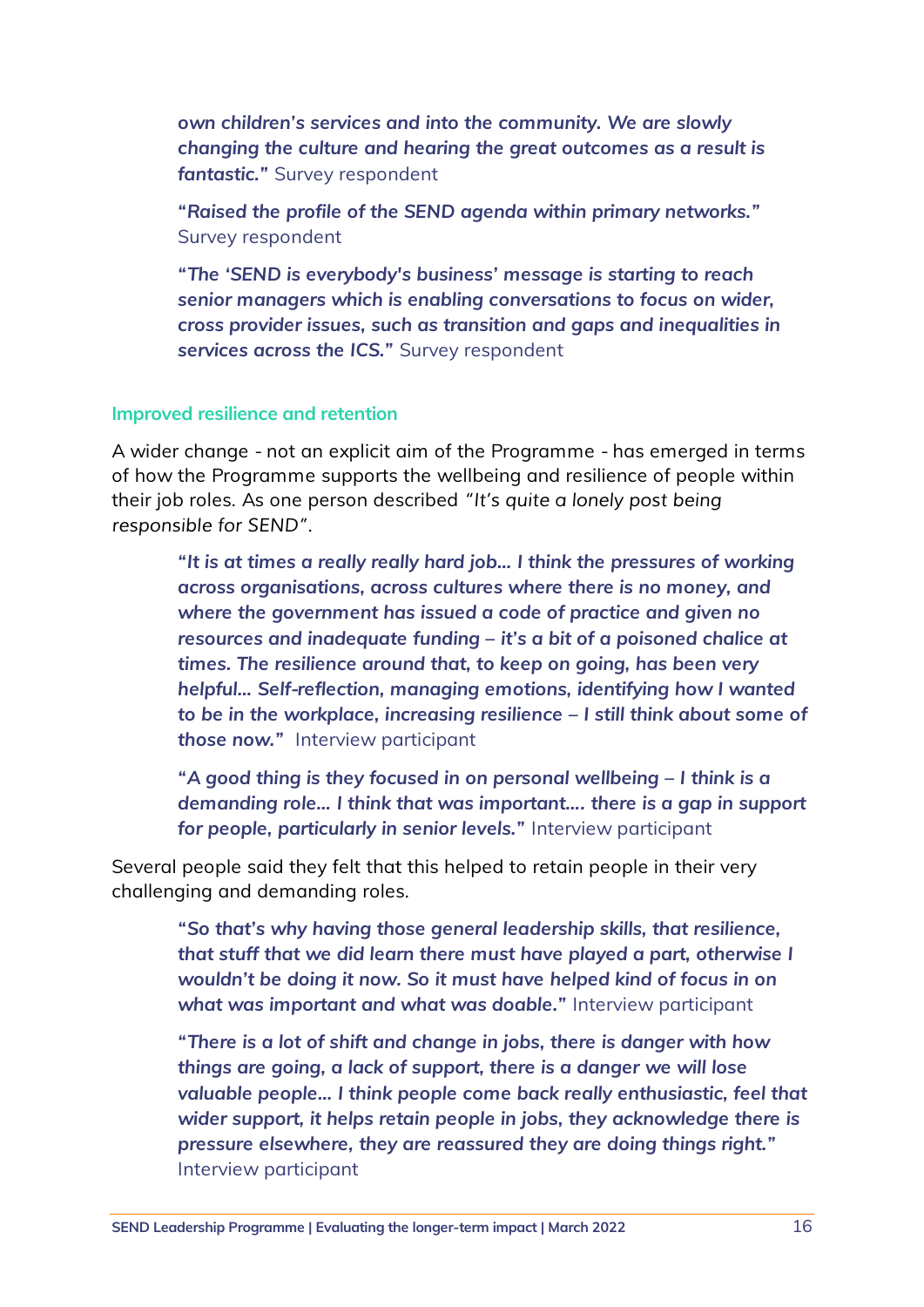

# 5.What works for longer-term impact?

The survey and interview questions asked participants to reflect on what it was about the Programme that had contributed to the longer-term impacts that they identified. This section summarises the main elements or aspects of the Programme that have been key to the longer-term impact.

#### General and practical use of content

Some people talked about the broad content and practical tools, techniques and examples from the Programme that they still use in their day to day working lives.

*"I learnt tools, techniques, different ways of conceptualising frameworks…. I still call on the tools and techniques… Very practical things about time management, how to make sure is time made for effective leadership, planning for meetings."* Interview participant

*"The whole course content had some impact - it covered many areas very well."* Survey respondent

*"I feel the course as a whole contributed. I would not like to single out one particular thing*." Survey respondent

*"I am always referring back to either examples from the courses of real life situations or the literature."* Survey respondent

## Networking/peer learning

For others it was more about the people they met and links that they made on the Programme that contributed to the ongoing impact. This was either because of the peer learning during the Programme that had a lasting impact, or because they continued to draw on the peer support, networks and links that they made through the Programme.

*"Meeting people from different local authorities, there are people I will still email now. That peer support element and sharing of good practice… relationships, networking, that was key. If you didn't have that you'd lose some of this. You get it a bit in the regions but learning across the country is critical."* Interview participant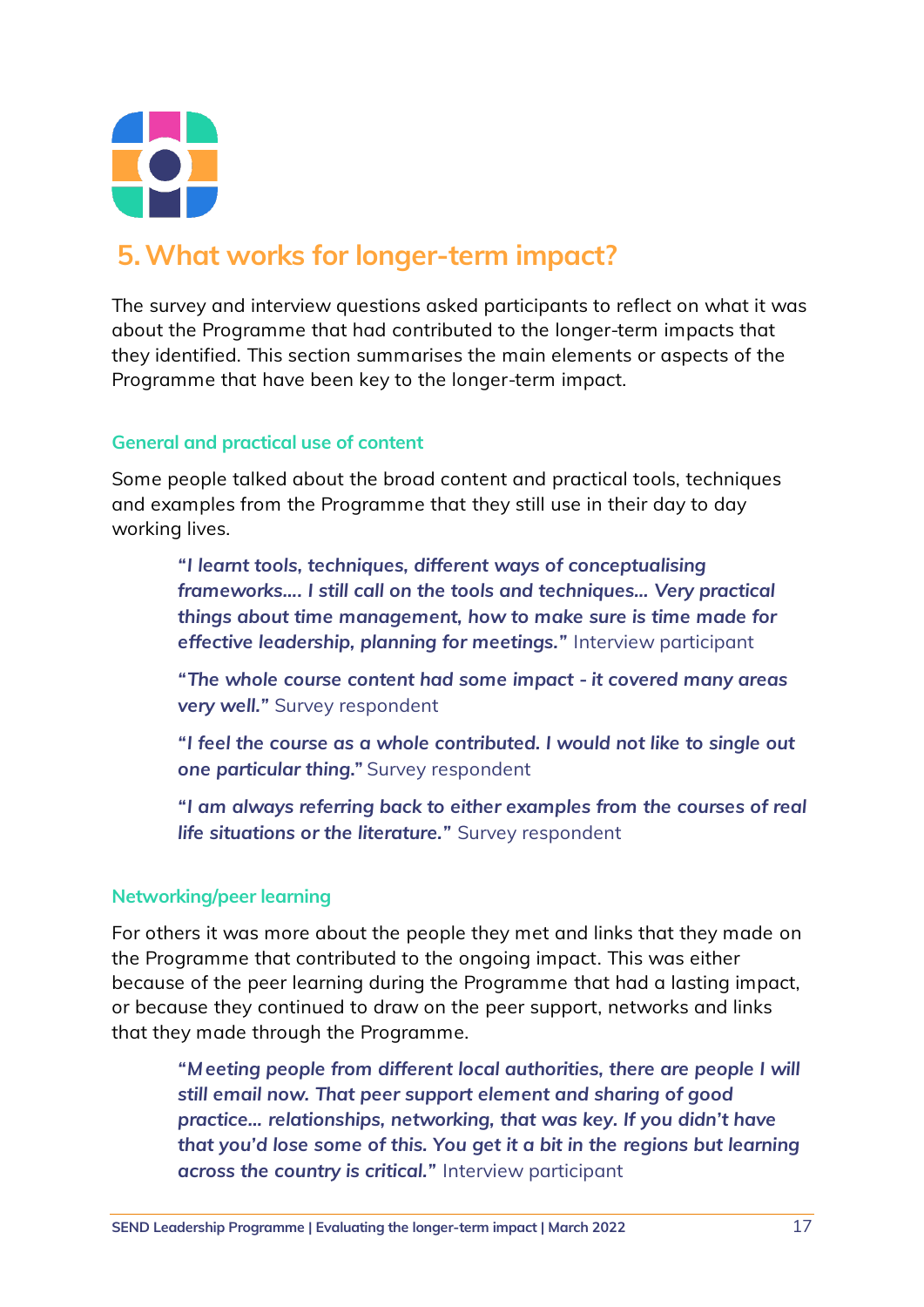*"I'm still in touch with several people, people I trust, from all different part of country."* Interview participant

*"An absolutely crucial part was meeting colleagues either new or experienced, finding challenges in common, to latch on to, a few I keep in touch with, we share information, and having that thing after [Alumni Basecamp], that was really good."* Interview participant

*"That bit you can't quantify, when you're sat, having glass of wine. Sitting and talking to somebody - they've solved the issue you're struggling with. Networking was one of the best things, the peer support network…. I'm still in touch with about four people, we tend to be critical friends."* Interview participant

#### Protected time and space

In all of the evaluations to date, participants have identified the importance of having protected time and space away from their organisation, area and day to day job. From the interviews conducted for this evaluation it seems clear that this protected time and space wasn't only important at the time of participation, but that the thinking and reflecting time also contributes to longer-term change.

*"Your nose is against the grindstone every time, the good thing is you could go to protected space, where you couldn't be got at. Time off the treadmill, to stop, reflect, learn, grow and develop."* Interview participant

*"Not so much the content of what they say but the space it creates to have those conversations, about our beliefs about what's right and what we're trying to do from different perspectives for children and young people."* Interview participant

*"I think what you don't often get in roles like ours is protected time. Always firefighting, everything comes at speed. The Programme gives the ability to step away, look and analyse."* Interview participant

#### Attending with a partner from the area

Several respondents emphasised the importance of coming to the Programme with a colleague from education, health or social care from the local area and the unique opportunity that provided.

*"Going with my health colleague was beneficial… I hadn't known my health DCO, we built a good relationship, driving together, working together… It would have been even better with my colleague with*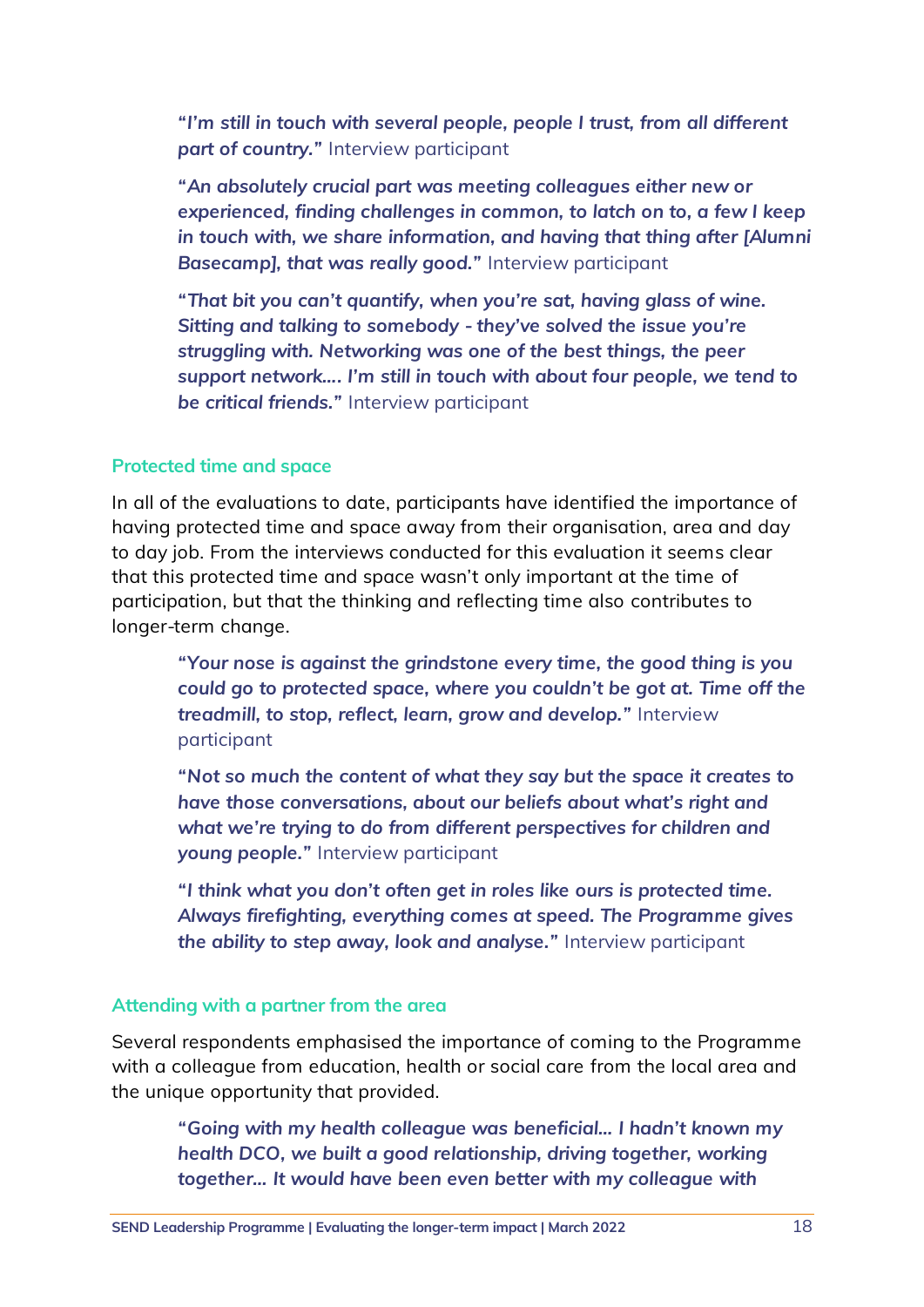*social care as well – it's taken three years to get there with social care."*  Interview participant

*"To be able to have time to reflect, time on values and beliefs as part of the course together, with two different people from the local area I think is a great benefit of the course."* Interview participant

# Personal project

The views about the opportunity to work on a personal project were mixed. Several interviewees said that they did not progress their project as they'd hoped either during the Programme or after it, or that in hindsight they felt they had not chosen the right focus for it. When it did work people talked about it being a welcome opportunity to get started on a piece of sustainable work.

*"We're still working through it but it's going through, the Programme helped – my colleague in health is part of this, we've put in a joint bid to transforming care."* Interview participant

*"I think it's important to choose the right project, whether you can get sign off for it. I went to my directors and said you're paying for this, we need a project you will approve and sign off and enable us to deliver…*  **Things are much better, it's been sustained, we've built on it."** Interview participant

Reflections from the participants suggest that getting both the right project and getting sign off for it at appropriate level are important.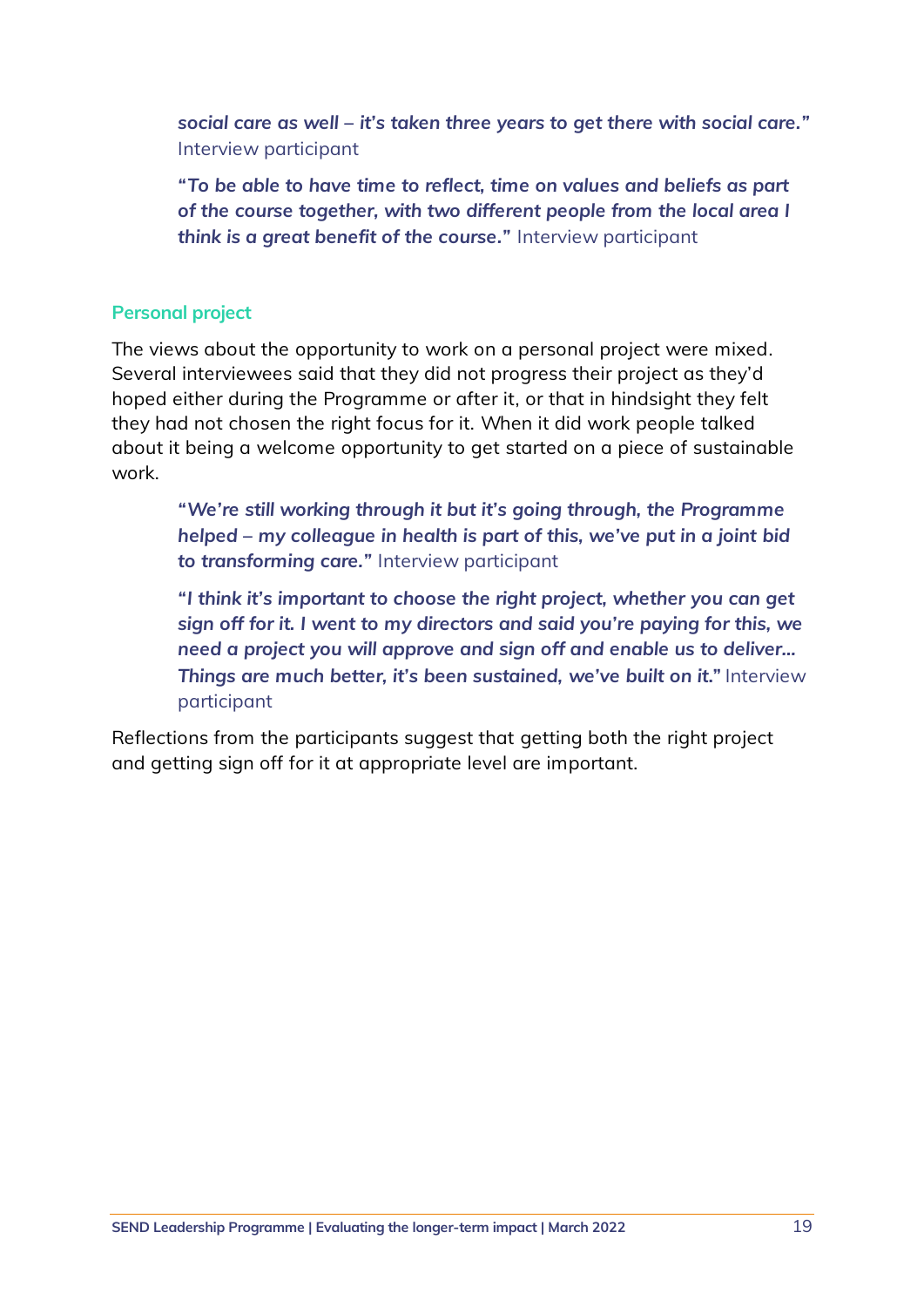

# 6. Limitations, challenges and barriers

# Limitations to the longer-term impact

As described earlier, there were very few survey respondents who reported no, or minimal impact. However there were individuals who reported a more mixed experience. In the interviews five people reported a very positive experience and impact, two reported a mixed experience (some impact but also limitations) and two described minimal impact.

With the exception of two survey respondents who reported limitations as a result of the Programme being delivered online<sup>2</sup>, among those who described mixed or limited impact the main factor was their expectations of the Programme. These were primarily people who were very experienced in one area and were specifically seeking learning in the other area, i.e. those who were experienced and knowledgeable about SEND but had been seeking more around leadership, or those who had received previous high quality leadership training and were seeking more around applying this in the SEND context. These people tended to feel that they learnt little in the area they were already experienced in, and did not gain as much as they'd hoped in the other are

Interestingly, all of the interviewees who reported a more limited impact would still recommend the Programme to the right person.

*"No matter what I've said, I have encouraged DCOs to do the course – it's right for them. It's not that I don't think the course is good, it's about who it is aimed at."* Interview participant

# Challenges and barriers

In the survey 19% of respondents indicated that the Programme had led to positive ideas and intentions but this had not led to change. This suggests that there are some participants who feel inspired by the Programme but face challenges and barriers to putting what they have learned into practice. People who reported a positive impact and those who reported a more limited impact were asked to identify any barriers or challenges to greater impact to the

 $^2$  In 2020-21 when delivery was affected by COVID restrictions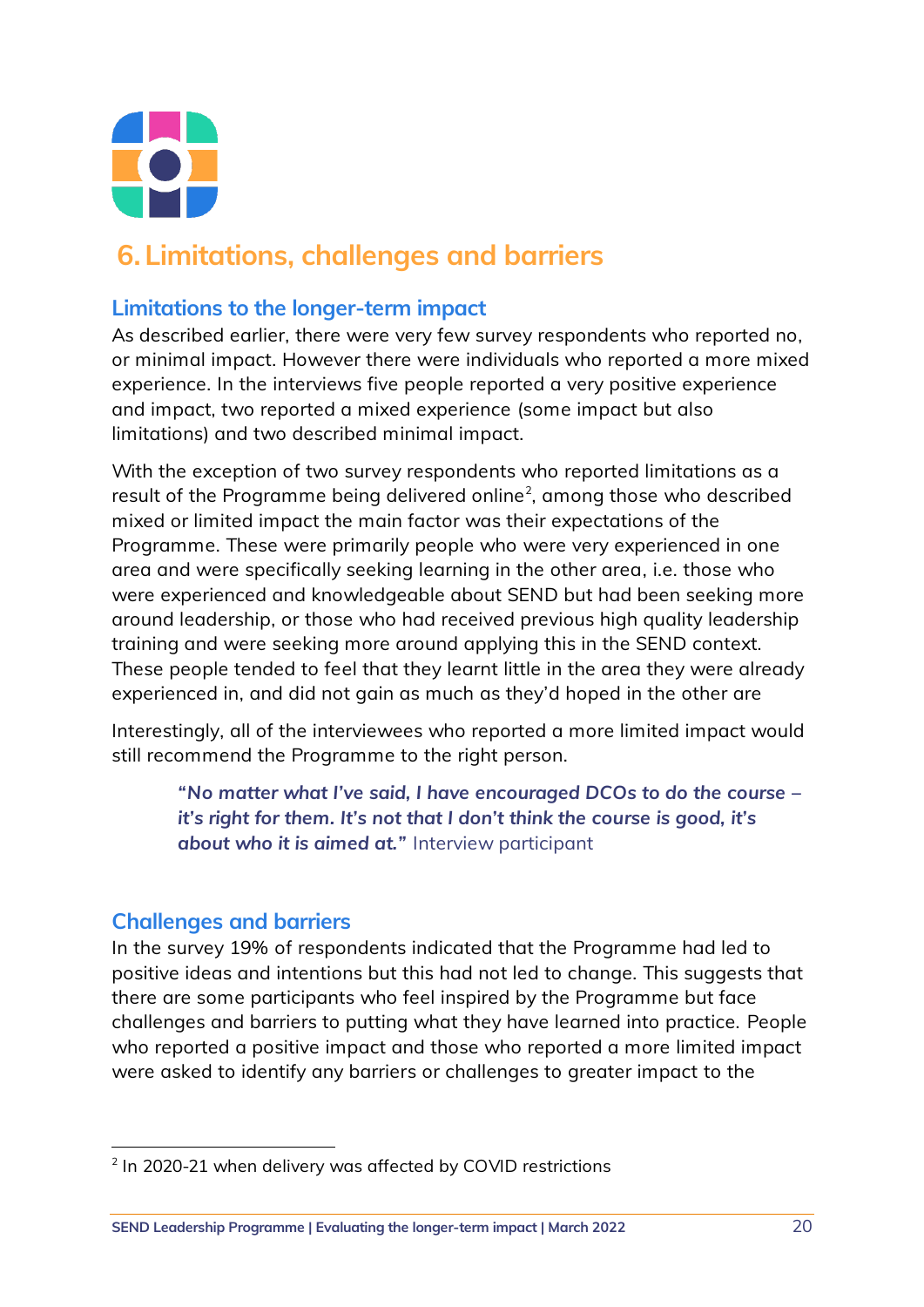delivery of SEND support and services in their area. Some common themes emerged though both the survey responses and interview responses.

#### Organisational and staff changes

Respondents referred to the constant change happening - either organisational change and restructuring, or staff changes – getting in the way of change.

*"The local authority are going through organisational change, cuts, redundancies, it feels like they're becoming less system focused and more individual … The rate of change and disruption at a local level is like nothing I've seen - CCG changing to ICS, local authorities changing, cuts."* Interview participant

*"As a partnership we have a clear vision but changes in personnel in social care have definitely got in the way…. with personnel changing, we're constantly having to start again."* Interview participant

*"Subsequent service changes and new manager have eroded my skills."* Survey respondent

#### Limited resources

A lack of resources, or funding cuts were identified by several as getting in the way of facilitating further change.

*"Some of the changes require resources."* Interview participant

*"Challenges due to demand outstripping resource available."* Survey respondent

*"Increase in EHCPs steadily year by year locally and nationally - haven't increased services in line with demand."* Interview participant

*"Resources. Demand has got in the way."* Interview participant

## Not having the authority to make change happen

Some participants felt that although they knew what needed to be done, they do not have the authority at their level to implement the changes needed.

*"A lot of things need director level change, need resources. We can raise this, write a business paper, bring it up at every board, put it to the powers that be, the cabinet in the local authority or CCG execs. But I am one small voice among others, there are a whole host of priorities for them."* Interview participant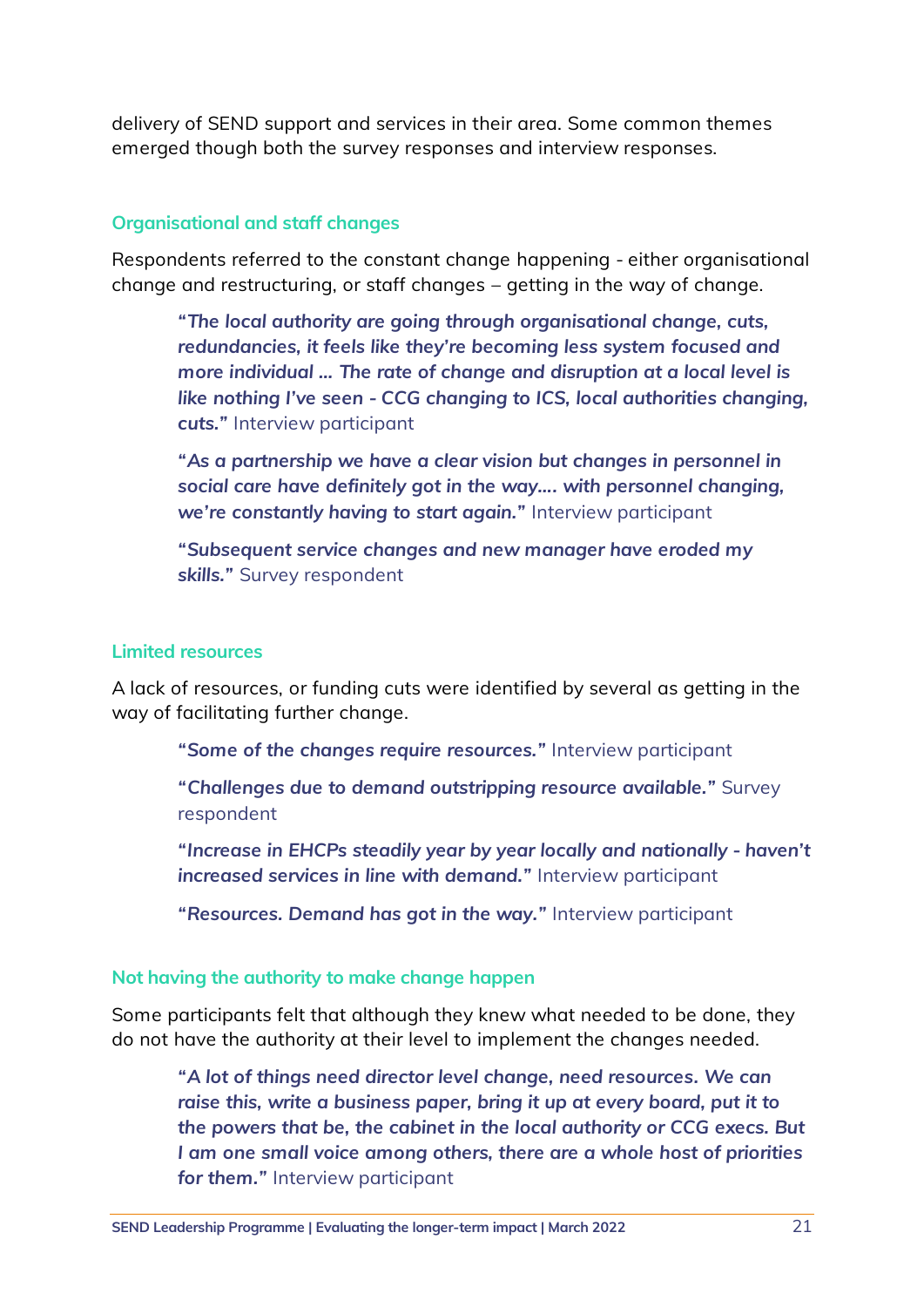*"Disappointed that the authority leadership at the time didn't value the learning from the course and were not open to change."* Survey respondent

*"There is a lack of senior leader commitment to enable this to be sustained."* Survey respondent

#### Need for cultural change

Linked to the point above, respondents identified that a cultural shift is needed in order to effect greater change.

*"Yes, we have written business cases, but has it facilitated change? No.*  Inclusion in mainstream sector is a big cultural shift, it needs a lot of *people."* Interview participant

*"Decisions for a cultural change in SEND are led by more senior managers which has meant it is hard to influence change. Remote working hasn't helped as well."* Survey respondent

#### National policy direction

A few participants felt that national policy or direction is not currently prioritising inclusion or the SEND agenda and this is challenging further progress in this area.

> *"Nationally I'm really concerned we're getting less inclusive, and some is driven by government policy… Tribunals seem to preference separate education, it's hard to work in partnership in the current climate."* Interview participant

*"With the change from CCG to ICS – we're working on how to get SEND on the agenda – it's not helped by NHS England focusing on learning disability and autism rather than SEND. Nationally it's not aligning. It's these top-down things."* Interview participant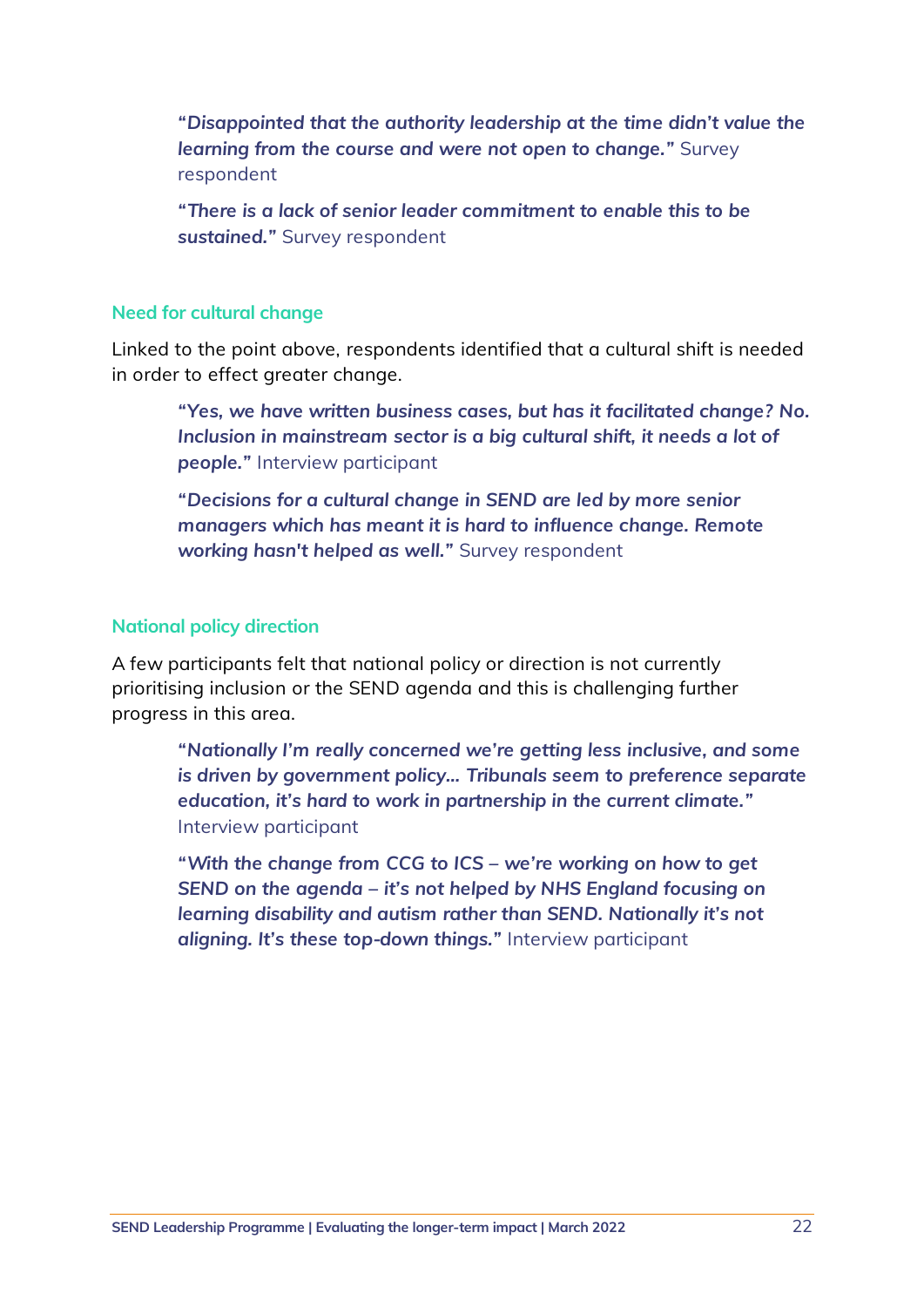

# 7.Suggestions for future delivery

All respondents, both those who reported significant impact and those for whom the impact was more limited, gave a number of suggestions to improve the impact of the Programme. Some suggestions were about the content or delivery of the Programme itself, others around who the Programme is aimed at and the support after the Programme.

#### Greater focus on practical application

A common suggestion was for the Programme to provide a greater emphasis on practical application of the subjects covered; people wanted more concrete examples or support around how to make specific real life changes in their local area.

*"For me to have been more beneficial, more emphasis was needed on preparing for inspections, sharing people's experience of inspection, things that they've done well…. What worked, what didn't work, I wanted to hear this. For example there wasn't anything on the local offer, I didn't have insight about what made a good local offer, how to get it right."* Interview participant

*"I think group scenarios, working together, real life situations – I think that opportunity, to problem solve would be beneficial."* Interview participant

*"There was a good talk on inclusion with a parent and child - however it didn't show a complete system change – it was one child, one parent, one school, it didn't follow through… This was right once but it needs to happen 100 times, 1000 times - how to take that learning and enable other families, and schools to do this?"* Interview participant

## Using people's experience and skills

It was recognised by some people that there was a huge amount of knowledge, experience and skills among the participants. As described above while some people may not have both the leadership and the SEND knowledge, some were very experienced in leadership and some had extensive knowledge of the SEND context. It was suggested that this could be used more constructively as part of the design of the Programme.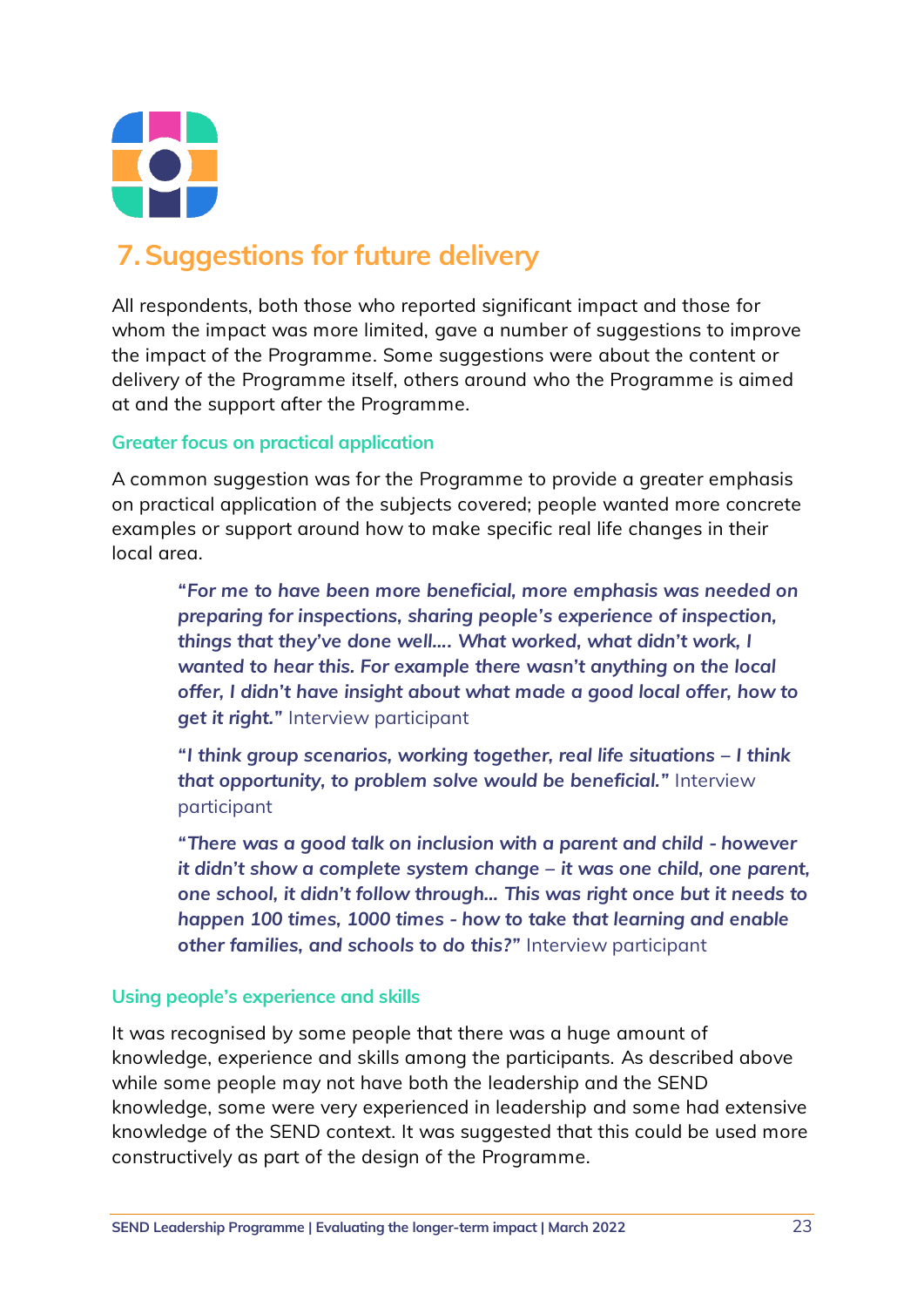*"People had more to offer, it could be not just receiving, they could contribute… They could use people's skills and experience more, find out beforehand people's skills and experiences, help model how leadership can empower and include."* Interview participant

*"I think perhaps some structured peer support group sessions may help participants to engage with leadership issues from within their own local authorities."* Survey respondent

*"People with SEND experience could benefit those with leadership experience, those with leadership experience could benefit those with SEND experience."* Interview participant

Similar feedback has been received in previous years and in response the 2021-22 Programme has incorporated a session led by participants sharing what's working in their areas and what the challenges are.

#### Clarity at who the Programme is aimed at

The people who got less out of the Programme were by and large those whose expectations of the Programme had not been fully met. This suggests that there needs to be greater clarity about who the Programme is aimed at or what a potential participant could gain from it.

*"There needs to be real clarity about whether it's operational or strategic - if both, there needs to be some sort of divide – operational or strategic are very different. Clarity over which, or if both, also need to have ability to have different types of groups within the programme."* Interview participant

People had very different views about the who the Programme is best suited to. Rather than position or level of seniority most people felt it was more to do with how new the person is to either the SEND context or to leadership.

# *"It would be great for new DCOS – for the SEND knowledge, the system knowledge.* Interview participant

Two people suggested that there could be different groups or streams within the Programme depending on background and experience with a SEND focus for some participants and a leadership focus for others.

#### More follow up

Although there has been an opportunity for participants to continue to connect through the SEND Leadership Programme Alumni Basecamp forum, some participants did not seem aware of this or felt more opportunities to continue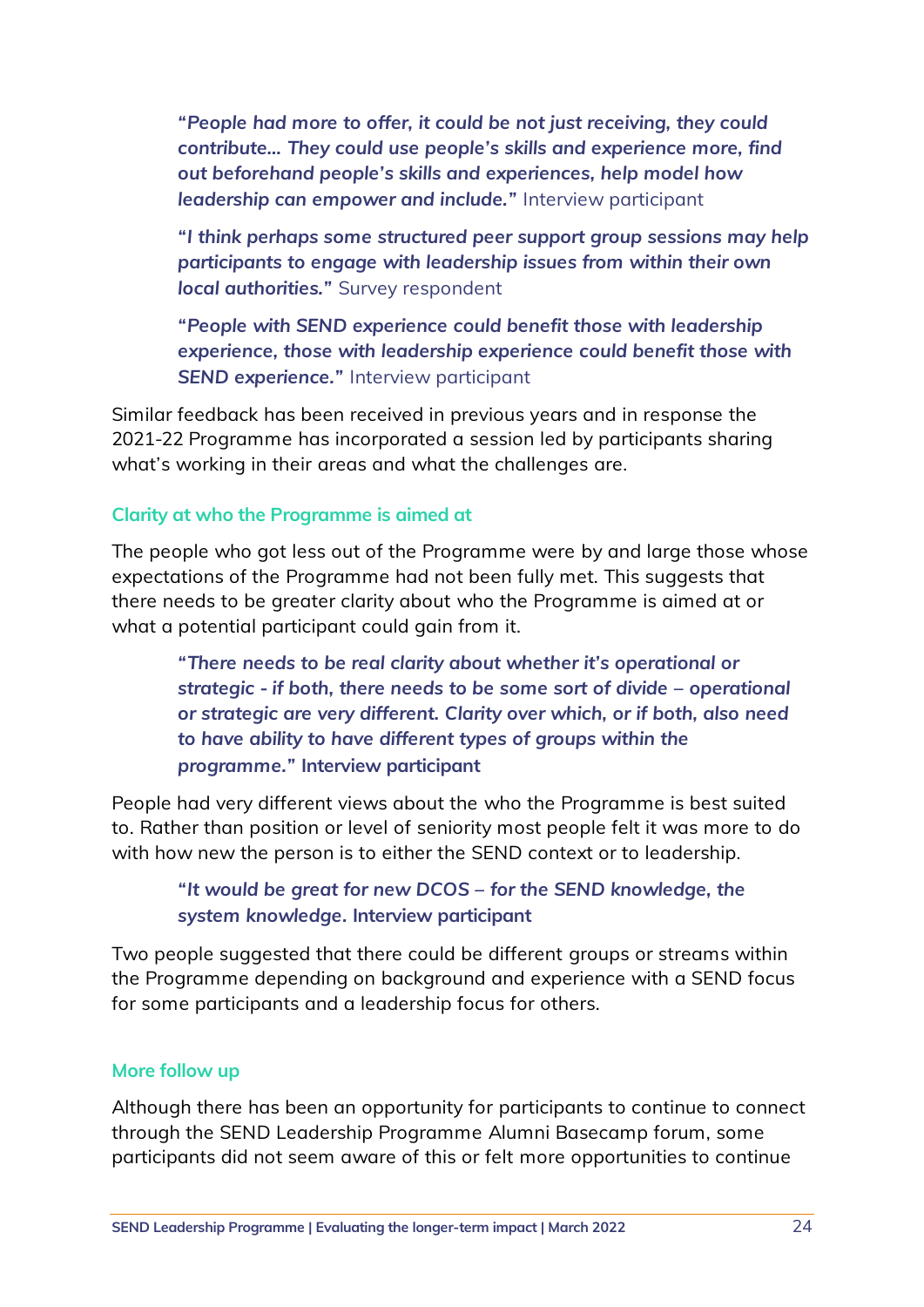linking up would help ensure the impact of the Programme is maintained longer-term.

> *"There could be a forum, Facebook group, a check in every 6/12 months, keeping it alive – that would consolidate learning."* Interview participant

*"I think the follow up after has been a bit hit and miss. I think there could have been more to sustain the leadership network."* Interview participant

*"There's some benefit to be potentially looked at around weaving together a network, a wider network of experts, or of people who've been through the Programme, so almost to develop a self-sustaining community of practice. Where those people get together and help the sector solve the problems."* Interview participant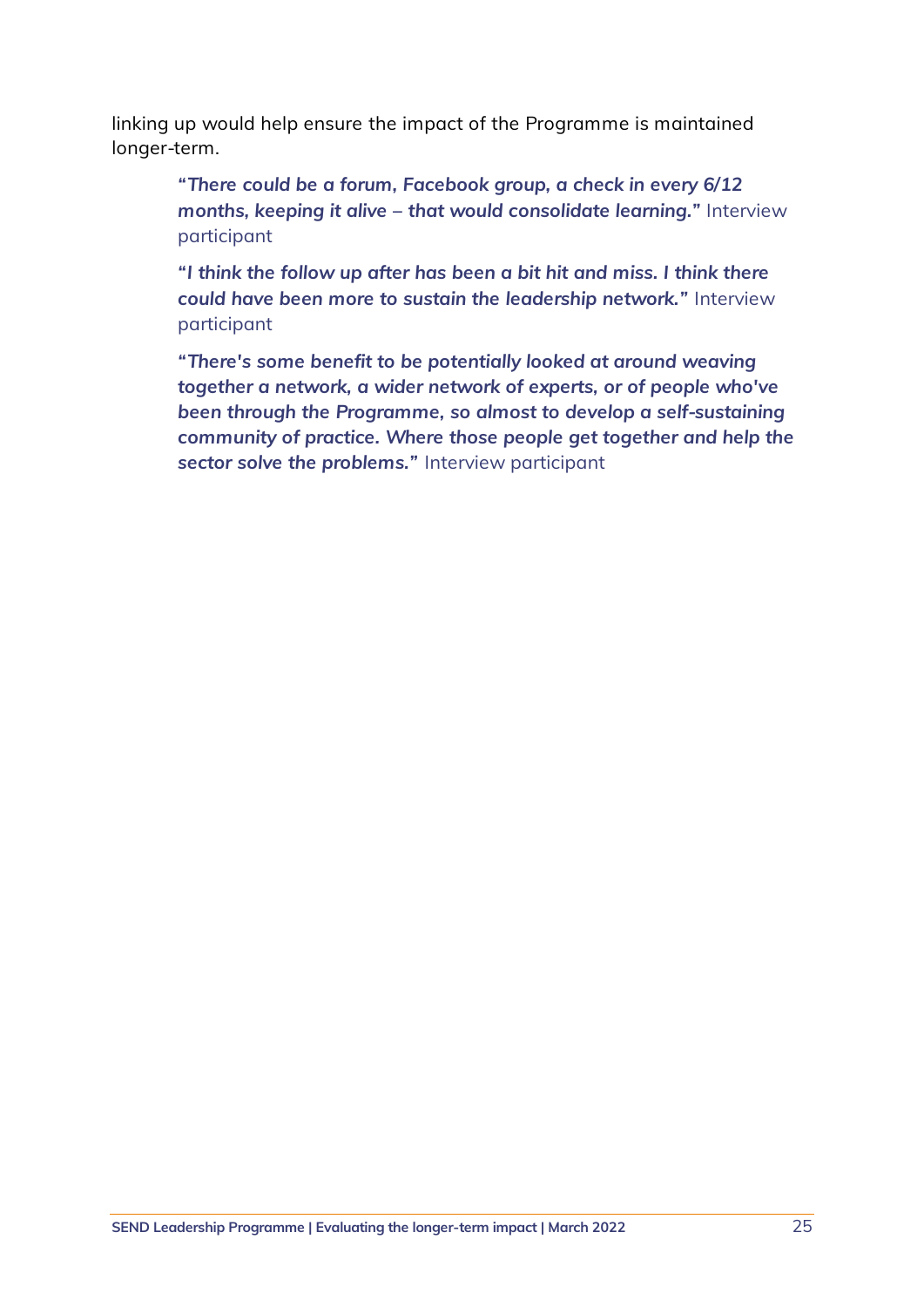

# 8.Conclusions and recommendations

# *"I honestly can't advocate for it enough, in the long-term, the short-term. It's unique, there's nothing else like it out there."* Interview participant

Overall, the data and evidence collected for this evaluation indicates that for many people who have participated in the SEND Leadership Programme over the last six years:

- There is a long-term impact on their leadership skills, particularly around: leadership style; general confidence and confidence to challenge; and improved strategic partnerships.
- The Programme has led to change in the delivery of SEND support and services in their local areas, particularly in terms of: improved participation and voice of children and young people and parents/carers; improved partnership work; and around strategy input or system redesign.
- There was wider change as result of: cascading learning; culture change; and improved resilience and retention.

The evidence gathered has largely found consistency with earlier evaluations conducted during or immediately after participation, with similar themes emerging about what worked particularly well for participants in affecting change. People particularly value: having practical tools and techniques to draw on; the opportunity for networking and peer support; having protected time and space; and attending the Programme with a partner.

Where the impact was either mixed or more limited, the primary reason seems to be about people's expectations based on their past experience either of leadership or of the SEND context. It should be noted that all those interviewed who felt the Programme had led to limited impact for them, could identify people it would be right for and would recommend it to the right people. This suggests it is more about getting the right people in the first place than significantly amending the content.

The survey identified that 19% of respondents said that the Programme led to positive ideas and intentions in the area of SEND delivery but this did not lead to change. Survey and interview responses around barriers and challenges provide us with an insight into the reasons for this. The main barriers and